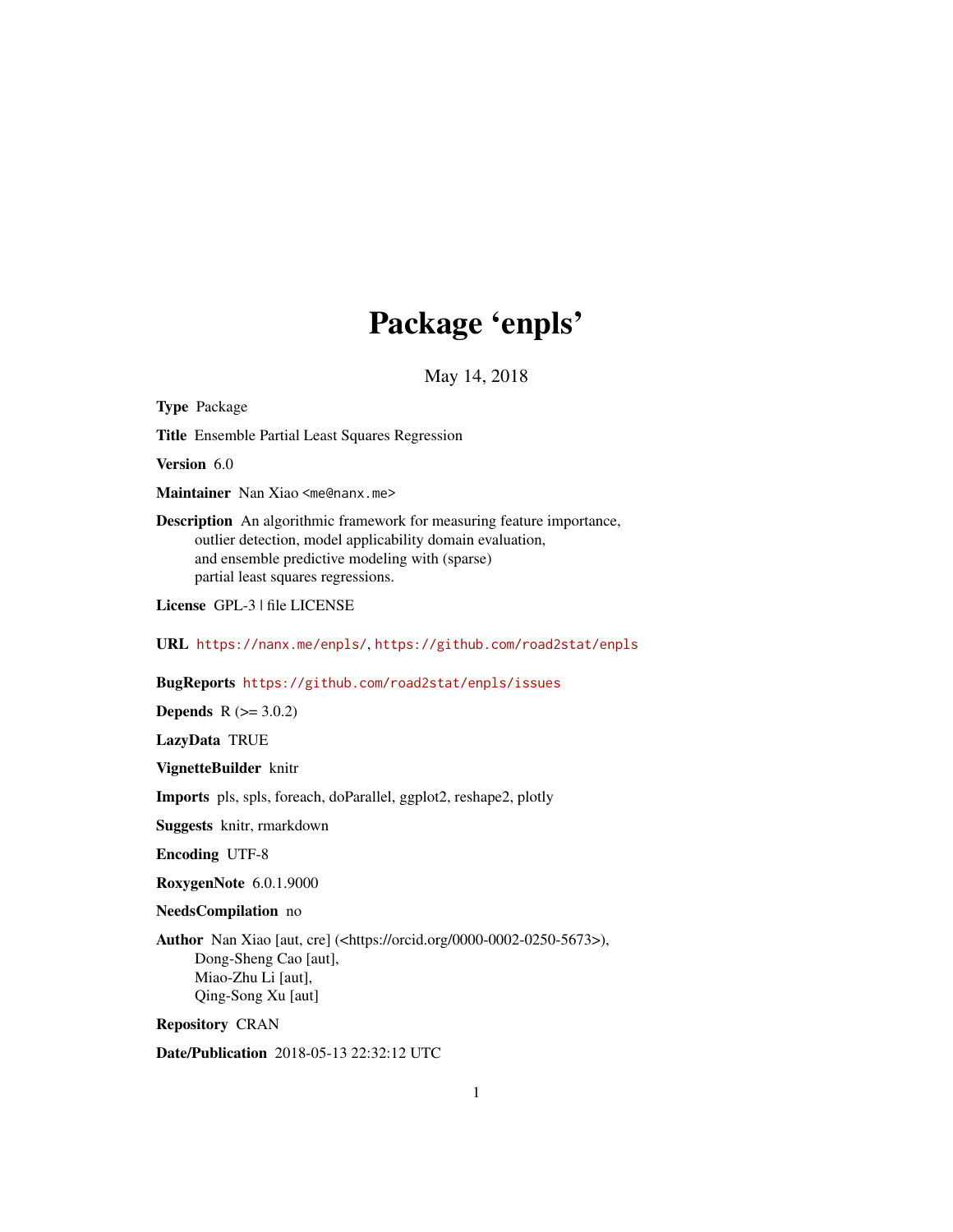# R topics documented:

|  | 3              |
|--|----------------|
|  | $\overline{3}$ |
|  | $\overline{4}$ |
|  | 5              |
|  | 6              |
|  | 8              |
|  | 9              |
|  | 11             |
|  | 11             |
|  | 13             |
|  | 13             |
|  | 14             |
|  | 16             |
|  | 17             |
|  | 18             |
|  | 19             |
|  | 20             |
|  | 21             |
|  | 22             |
|  | 23             |
|  | 24             |
|  | 25             |
|  | 26             |
|  | 27             |
|  | 28             |
|  | 29             |
|  | 30             |
|  | 31             |
|  | 32             |
|  | 33             |
|  | 33             |
|  | 34             |
|  | 35             |
|  | 36             |
|  | 37             |
|  | 38             |
|  |                |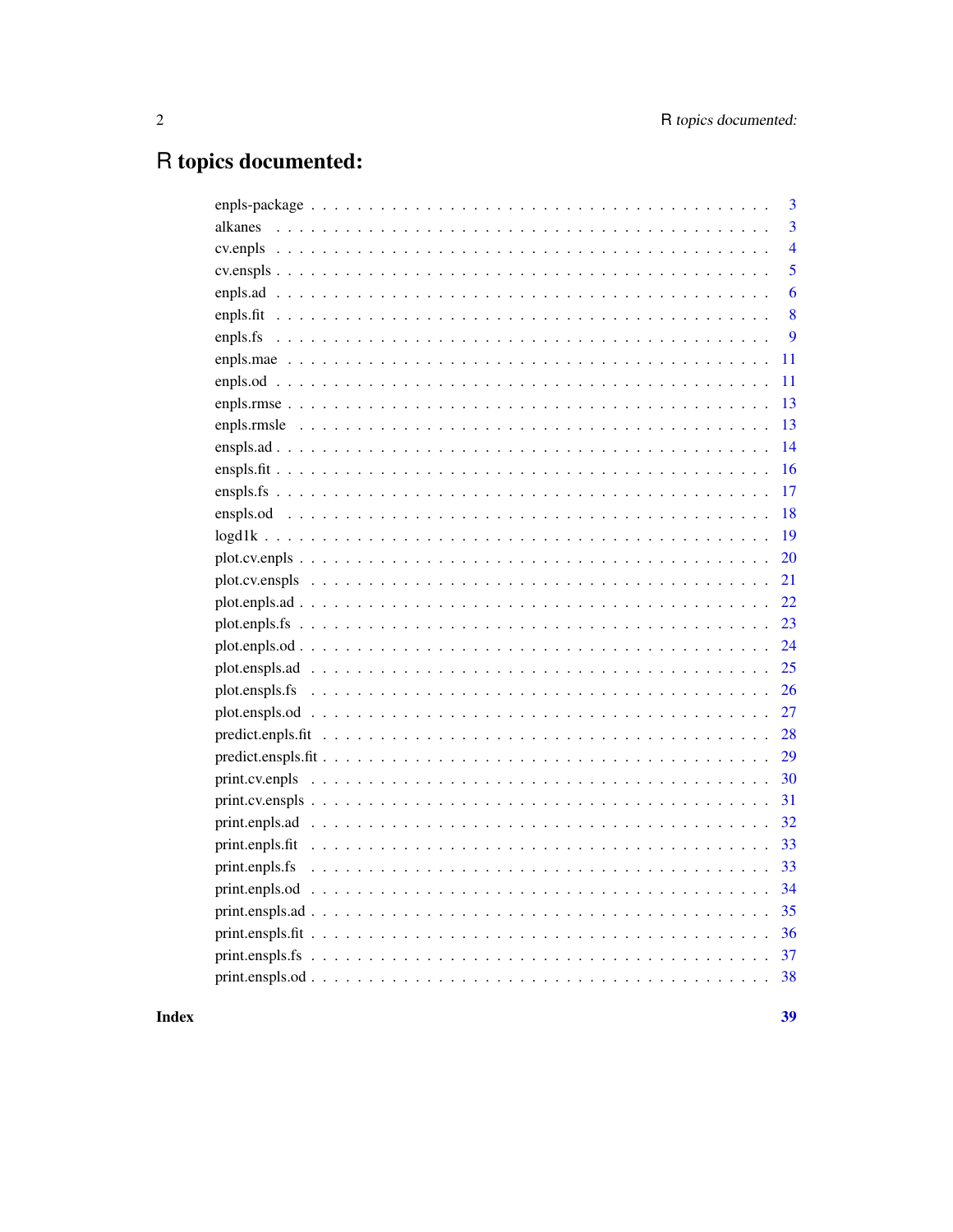<span id="page-2-0"></span>

#### Description

An algorithmic framework for measuring feature importance, outlier detection, model applicability evaluation, and ensemble predictive modeling with (sparse) partial least squares regressions.

#### Details

Browse the package vignette via vignette("enpls").

Package: enpls Type: Package License: GPL-3

alkanes *Methylalkanes Retention Index Dataset*

#### Description

Methylalkanes retention index dataset from Liang et, al.

#### Usage

data("alkanes")

#### Format

A list with 2 components:

- x data frame with 207 rows (samples) and 21 columns (predictors)
- y numeric vector of length 207 (response)

#### Details

This dataset contains 207 methylalkanes' chromatographic retention index (y) which have been modeled by 21 molecular descriptors (x).

Molecular descriptor types:

- Chi path, cluster and path/cluster indices
- Kappa shape indices
- E-state indices
- Molecular electricity distance vector index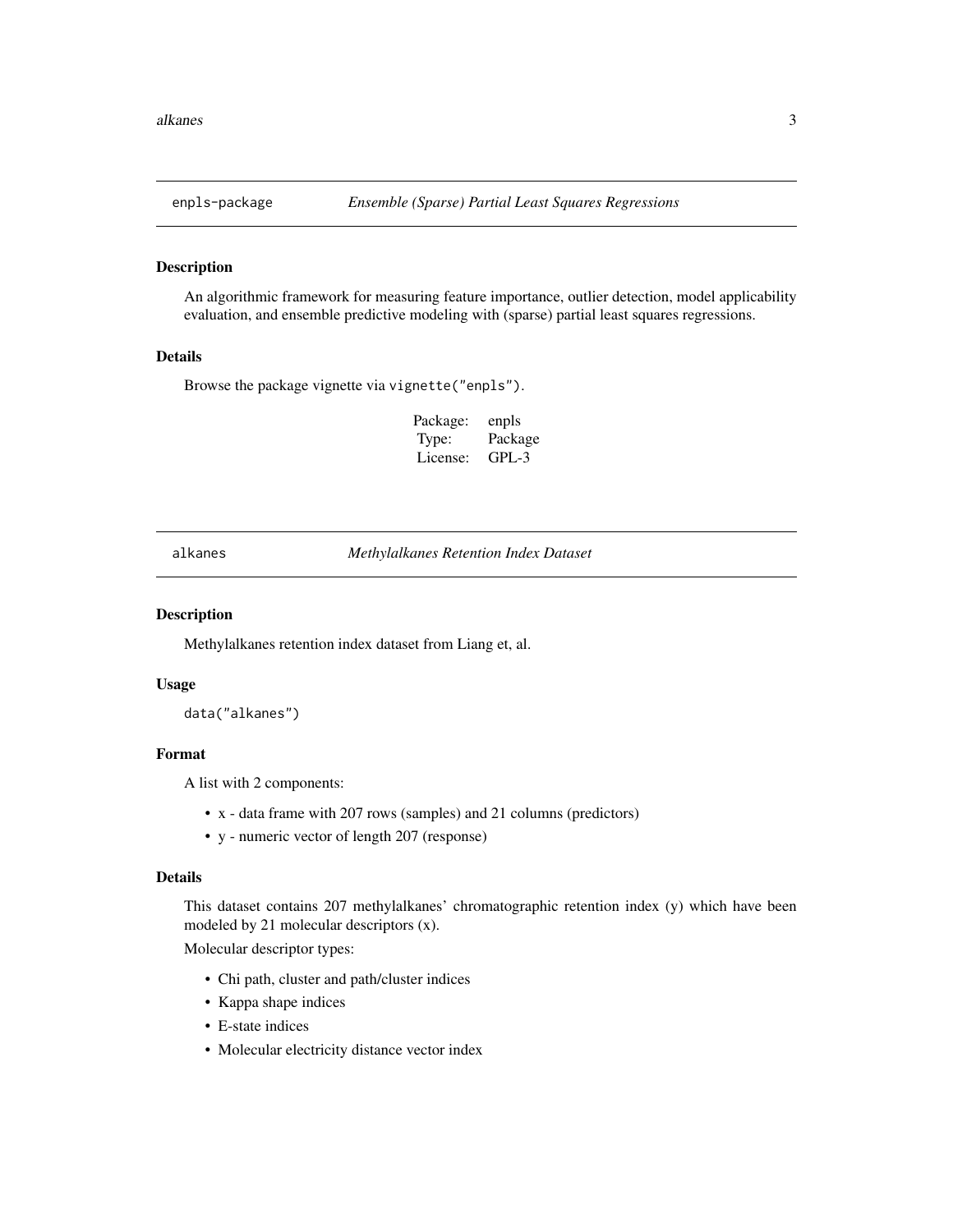#### <span id="page-3-0"></span>References

Yi-Zeng Liang, Da-Lin Yuan, Qing-Song Xu, and Olav Martin Kvalheim. "Modeling based on subspace orthogonal projections for QSAR and QSPR research." *Journal of Chemometrics* 22, no. 1 (2008): 23–35.

#### Examples

data("alkanes") str(alkanes)

<span id="page-3-1"></span>cv.enpls *Cross Validation for Ensemble Partial Least Squares Regression*

#### Description

K-fold cross validation for ensemble partial least squares regression.

#### Usage

 $cv.\nend{math}$   $(x, y, \nend{math}$   $n = 5L, \nend{math}$   $verbose = TRUE, ...$ 

#### Arguments

| $\mathsf{x}$ | Predictor matrix.                                                                                                                                                                                                               |
|--------------|---------------------------------------------------------------------------------------------------------------------------------------------------------------------------------------------------------------------------------|
| y            | Response vector.                                                                                                                                                                                                                |
| nfolds       | Number of cross-validation folds, default is 5. Note that this is the CV folds<br>for the ensemble PLS model, not the individual PLS models. To control the CV<br>folds for single PLS models, please use the argument cyfolds. |
| verbose      | Shall we print out the progress of cross-validation?                                                                                                                                                                            |
| .            | Arguments to be passed to enpls. fit.                                                                                                                                                                                           |

#### Value

A list containing:

- ypred a matrix containing two columns: real y and predicted y
- residual cross validation result (y.pred y.real)
- RMSE RMSE
- MAE MAE
- Rsquare Rsquare

#### Note

To maximize the probablity that each observation can be selected in the test set (thus the prediction uncertainty can be measured), please try setting a large reptimes.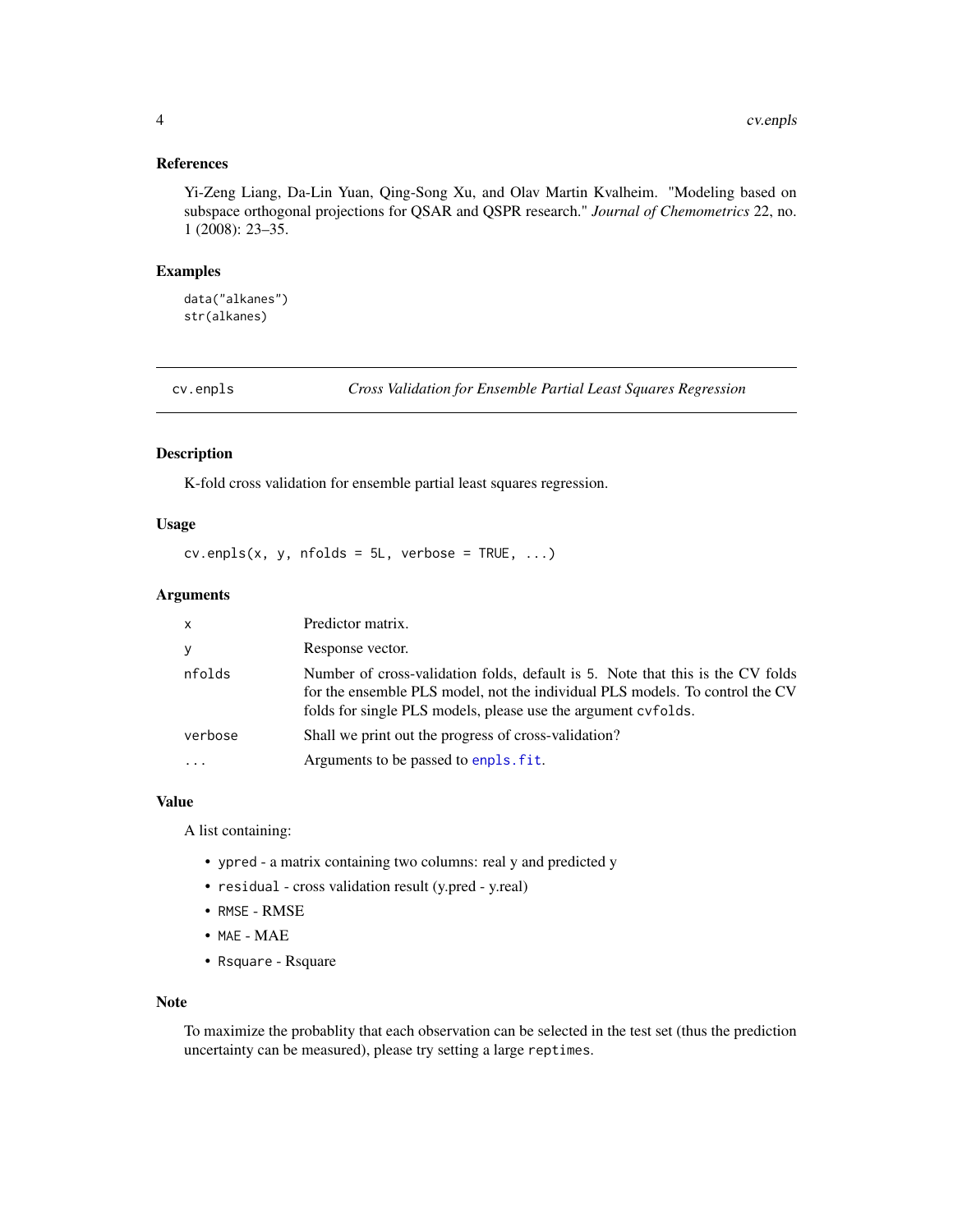#### <span id="page-4-0"></span>cv.enspls 5

# Author(s)

Nan Xiao <<https://nanx.me>>

#### See Also

See enpls. fit for ensemble partial least squares regressions.

# Examples

```
data("alkanes")
x = alkanes$x
y = alkanes$y
set.seed(42)
cvfit = cv.\text{enpls}(x, y, \text{reptimes} = 10)print(cvfit)
plot(cvfit)
```
<span id="page-4-1"></span>

| cv.enspls | Cross Validation for Ensemble Sparse Partial Least Squares Regres- |
|-----------|--------------------------------------------------------------------|
|           | sıon                                                               |

# Description

K-fold cross validation for ensemble sparse partial least squares regression.

# Usage

 $cv.\nexists(x, y, \nexists bds = 5L, \nexists csc = \text{TRUE}, \ldots)$ 

| $\mathsf{x}$ | Predictor matrix.                                                                                                                                                                                                                                       |
|--------------|---------------------------------------------------------------------------------------------------------------------------------------------------------------------------------------------------------------------------------------------------------|
| y            | Response vector.                                                                                                                                                                                                                                        |
| nfolds       | Number of cross-validation folds, default is 5. Note that this is the CV folds<br>for the ensemble sparse PLS model, not the individual sparse PLS models. To<br>control the CV folds for single sparse PLS models, please use the argument<br>cyfolds. |
| verbose      | Shall we print out the progress of cross-validation?                                                                                                                                                                                                    |
|              | Arguments to be passed to enspls. fit.                                                                                                                                                                                                                  |
|              |                                                                                                                                                                                                                                                         |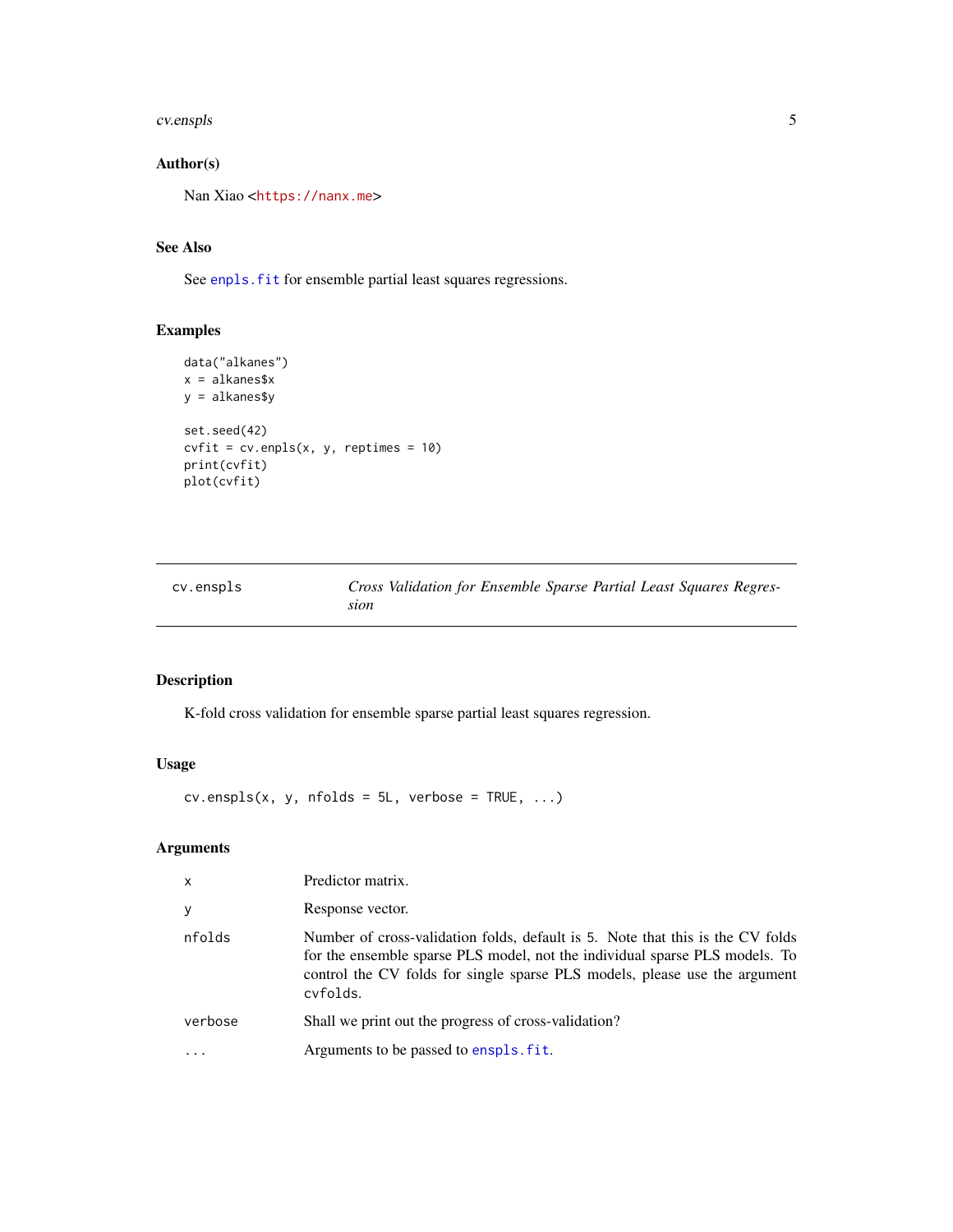#### <span id="page-5-0"></span>Value

A list containing:

- ypred a matrix containing two columns: real y and predicted y
- residual cross validation result (y.pred y.real)
- RMSE RMSE
- MAE MAE
- Rsquare Rsquare

#### Note

To maximize the probablity that each observation can be selected in the test set (thus the prediction uncertainty can be measured), please try setting a large reptimes.

#### Author(s)

Nan Xiao <<https://nanx.me>>

#### See Also

See enspls. fit for ensemble sparse partial least squares regressions.

#### Examples

```
# This example takes one minute to run
## Not run:
data("logd1k")
x = \text{logd1k$}xy = \text{logd1k$y}set.seed(42)
cvfit = cv.\nenspls(x, y, reptimes = 10)
print(cvfit)
plot(cvfit)
## End(Not run)
```
<span id="page-5-1"></span>enpls.ad *Ensemble Partial Least Squares for Model Applicability Domain Evaluation*

#### Description

Model applicability domain evaluation with ensemble partial least squares.

#### Usage

```
enpls.ad(x, y, xtest, ytest, maxcomp = NULL, c vfolds = 5L,
  space = c("sample", "variable"), method = c("mc", "boot"),reptimes = 500L, ratio = 0.8, parallel = 1L)
```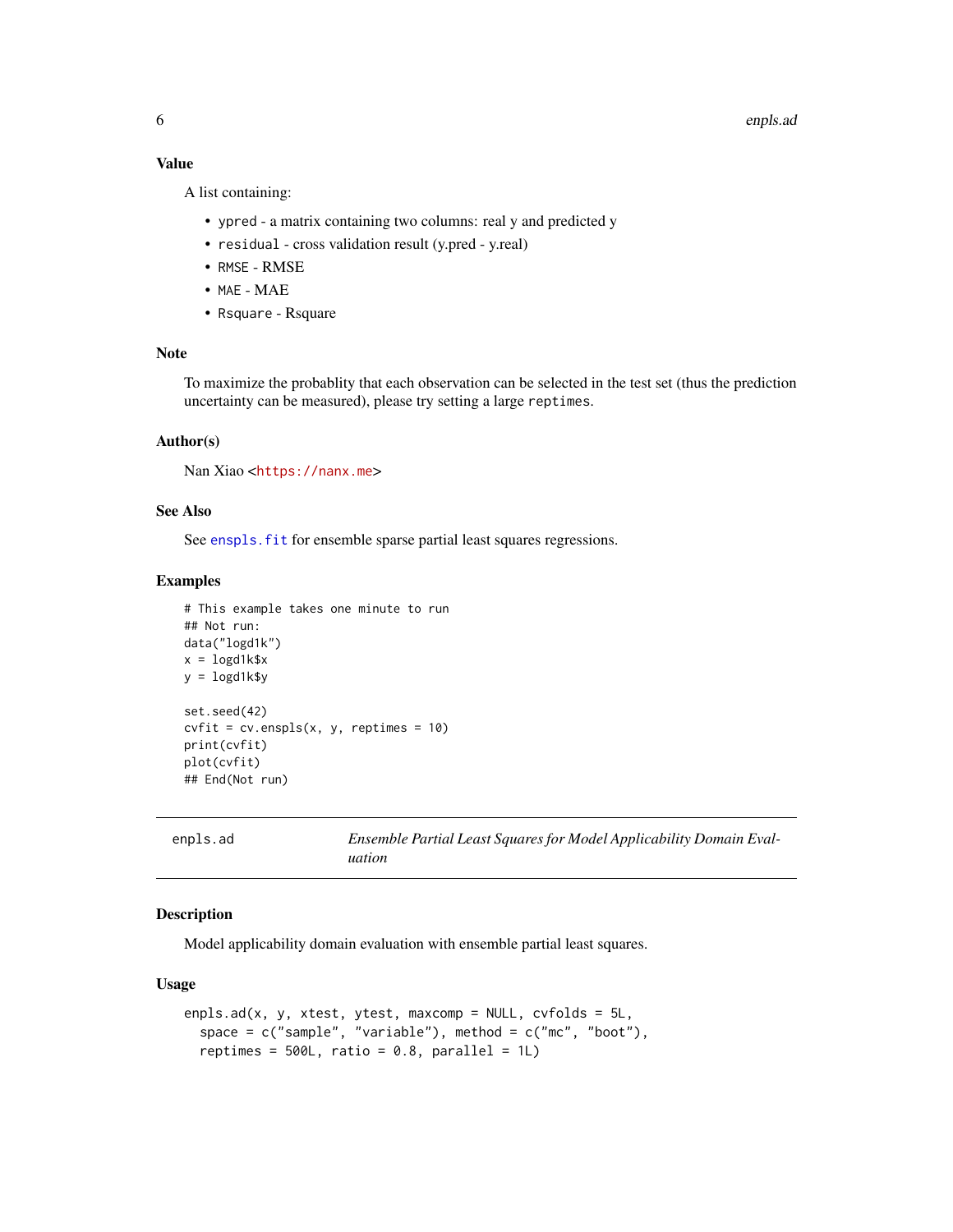#### enpls.ad 7

#### Arguments

| $\times$ | Predictor matrix of the training set.                                                                                                                                                             |
|----------|---------------------------------------------------------------------------------------------------------------------------------------------------------------------------------------------------|
| У        | Response vector of the training set.                                                                                                                                                              |
| xtest    | List, with the i-th component being the i-th test set's predictor matrix (see ex-<br>ample code below).                                                                                           |
| ytest    | List, with the i-th component being the i-th test set's response vector (see exam-<br>ple code below).                                                                                            |
| maxcomp  | Maximum number of components included within each model. If not specified,<br>will use the maximum number possible (considering cross-validation and special<br>cases where n is smaller than p). |
| cyfolds  | Number of cross-validation folds used in each model for automatic parameter<br>selection, default is 5.                                                                                           |
| space    | Space in which to apply the resampling method. Can be the sample space<br>("sample") or the variable space ("variable").                                                                          |
| method   | Resampling method. "mc" (Monte-Carlo resampling) or "boot" (bootstrap-<br>ping). Default is "mc".                                                                                                 |
| reptimes | Number of models to build with Monte-Carlo resampling or bootstrapping.                                                                                                                           |
| ratio    | Sampling ratio used when method $=$ "mc".                                                                                                                                                         |
| parallel | Integer. Number of CPU cores to use. Default is 1 (not parallelized).                                                                                                                             |

#### Value

A list containing:

- tr.error.mean absolute mean prediction error for training set
- tr.error.median absolute median prediction error for training set
- tr.error.sd prediction error sd for training set
- tr.error.matrix raw prediction error matrix for training set
- te.error.mean list of absolute mean prediction error for test set(s)
- te.error.median list of absolute median prediction error for test set(s)
- te.error.sd list of prediction error sd for test set(s)
- te.error.matrix list of raw prediction error matrix for test set(s)

#### Note

Note that for space = "variable", method could only be "mc", since bootstrapping in the variable space will create duplicated variables, and that could cause problems.

#### Author(s)

Nan Xiao <<https://nanx.me>>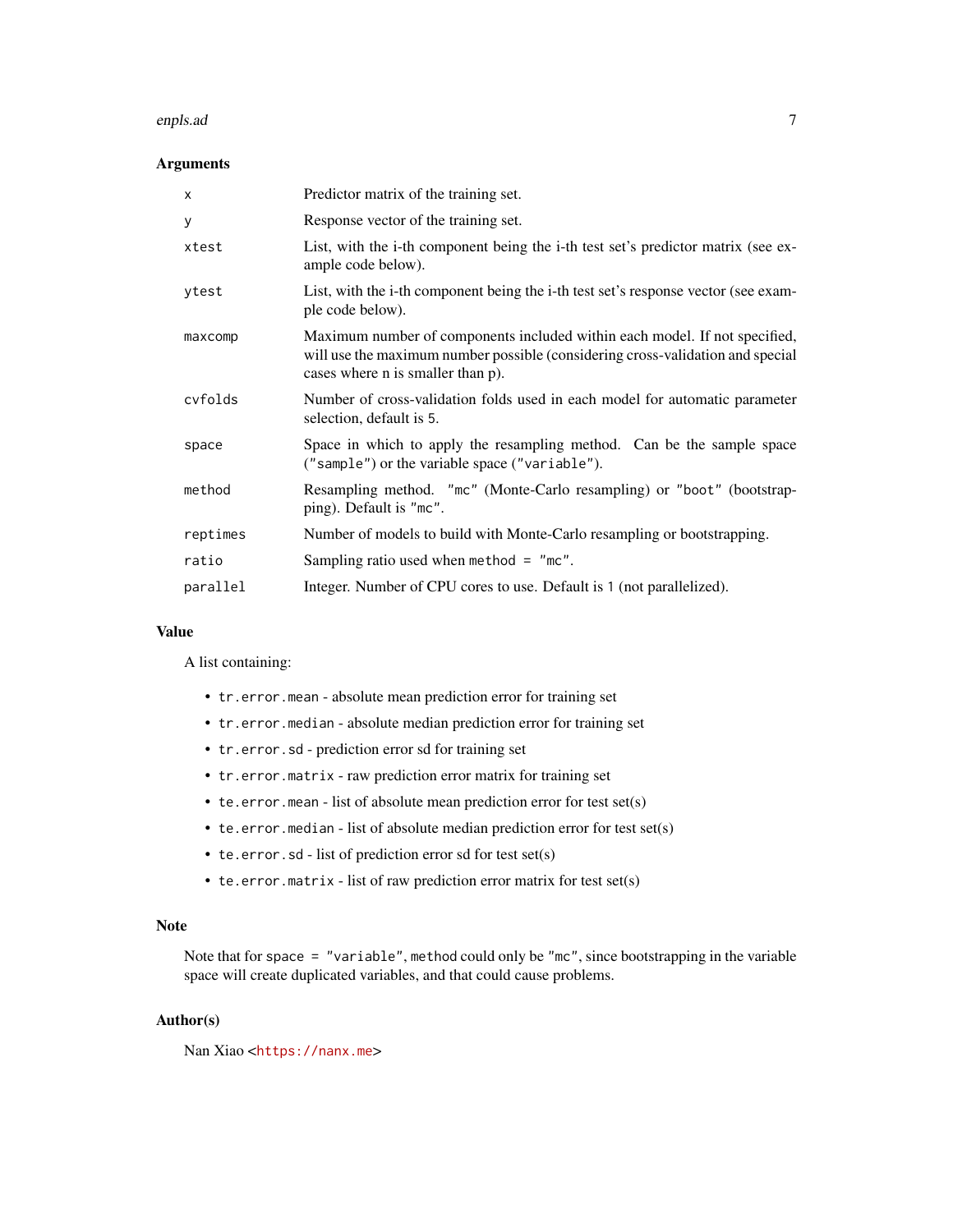#### Examples

```
data("alkanes")
x = alkanes$x
y = alkanes$y
# training set
x.tr = x[1:100, ]
y.tr = y[1:100]
# two test sets
x.te = list("test.1" = x[101:150, ],
  "test.2" = x[151:207, ])
y.te = list(
  "test.1" = y[101:150],
  "test.2" = y[151:207])
set.seed(42)
ad = enpls.ad(
 x.tr, y.tr, x.te, y.te,
  space = "variable", method = "mc",
 ratio = 0.9, reptimes = 50)
print(ad)
plot(ad)
# the interactive plot requires a HTML viewer
## Not run:
plot(ad, type = "interactive")
## End(Not run)
```
<span id="page-7-1"></span>enpls.fit *Ensemble Partial Least Squares Regression*

#### Description

Ensemble partial least squares regression.

#### Usage

```
enpls.fit(x, y, maxcomp = NULL, cvfolds = 5L, reptimes = 500L,
 method = c("mc", "boot"), ratio = 0.8, parallel = 1L)
```

| $\mathsf{X}$ | Predictor matrix.                                                                                                                                                                                 |
|--------------|---------------------------------------------------------------------------------------------------------------------------------------------------------------------------------------------------|
| <b>V</b>     | Response vector.                                                                                                                                                                                  |
| maxcomp      | Maximum number of components included within each model. If not specified,<br>will use the maximum number possible (considering cross-validation and special<br>cases where n is smaller than p). |

<span id="page-7-0"></span>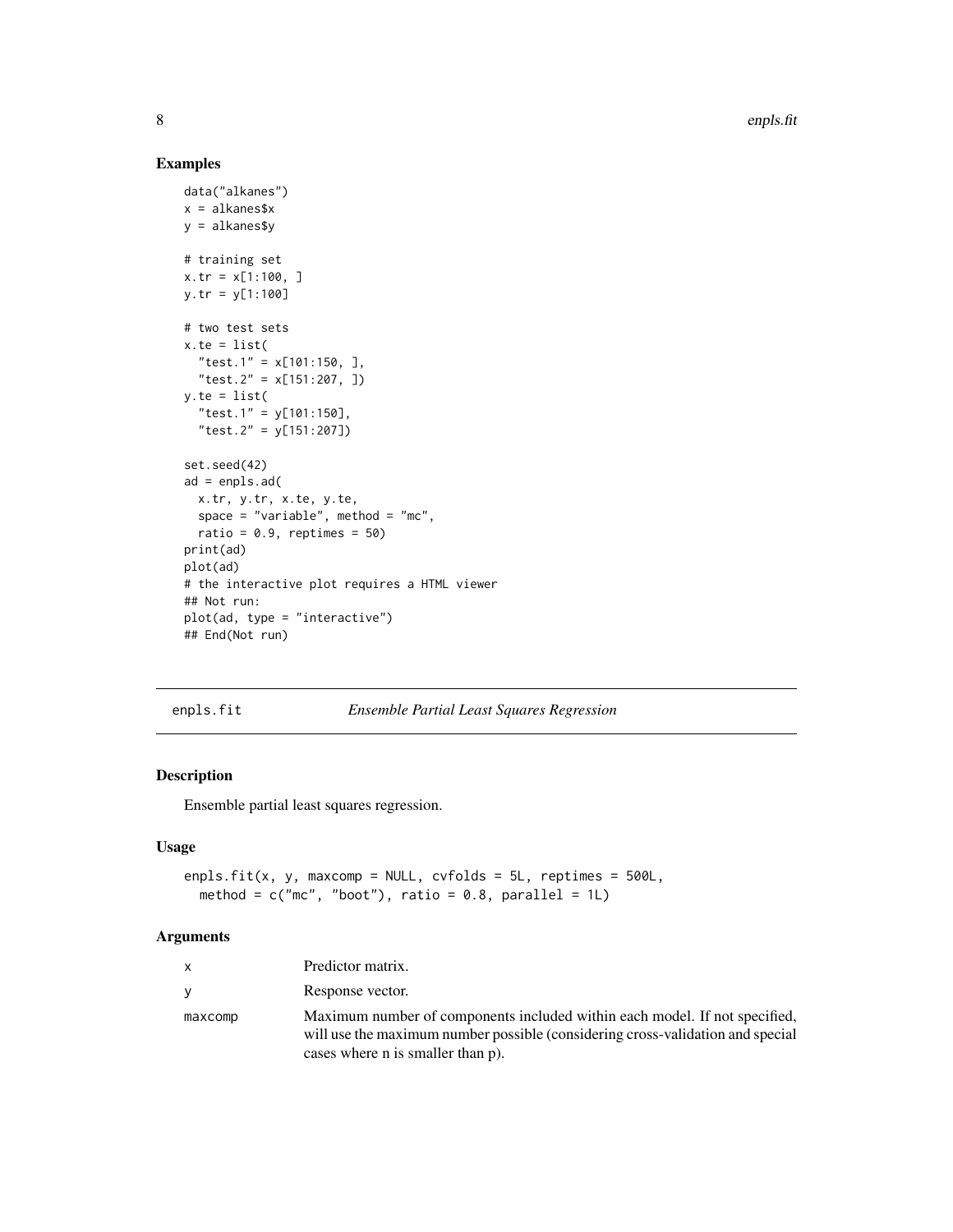#### <span id="page-8-0"></span>enpls.fs 9

| cyfolds  | Number of cross-validation folds used in each model for automatic parameter<br>selection, default is 5. |
|----------|---------------------------------------------------------------------------------------------------------|
| reptimes | Number of models to build with Monte-Carlo resampling or bootstrapping.                                 |
| method   | Resampling method. "mc" (Monte-Carlo resampling) or "boot" (bootstrap-<br>ping). Default is "mc".       |
| ratio    | Sampling ratio used when method $=$ "mc".                                                               |
| parallel | Integer. Number of CPU cores to use. Default is 1 (not parallelized).                                   |

#### Value

A list containing all partial least squares model objects.

#### Author(s)

Nan Xiao <<https://nanx.me>>

# See Also

See enpls. fs for measuring feature importance with ensemble partial least squares regressions. See [enpls.od](#page-10-1) for outlier detection with ensemble partial least squares regressions.

#### Examples

```
data("alkanes")
x = alkanes$x
y = alkanes$y
set.seed(42)
fit = enpls.fit(x, y, reptimes = 50)print(fit)
predict(fit, newx = x)
```
<span id="page-8-1"></span>

# Description

Measuring feature importance with ensemble partial least squares.

#### Usage

```
enpls.fs(x, y, maxcomp = NULL, cvfolds = 5L, reptimes = 500L,
 method = c("mc", "boot"), ratio = 0.8, parallel = 1L)
```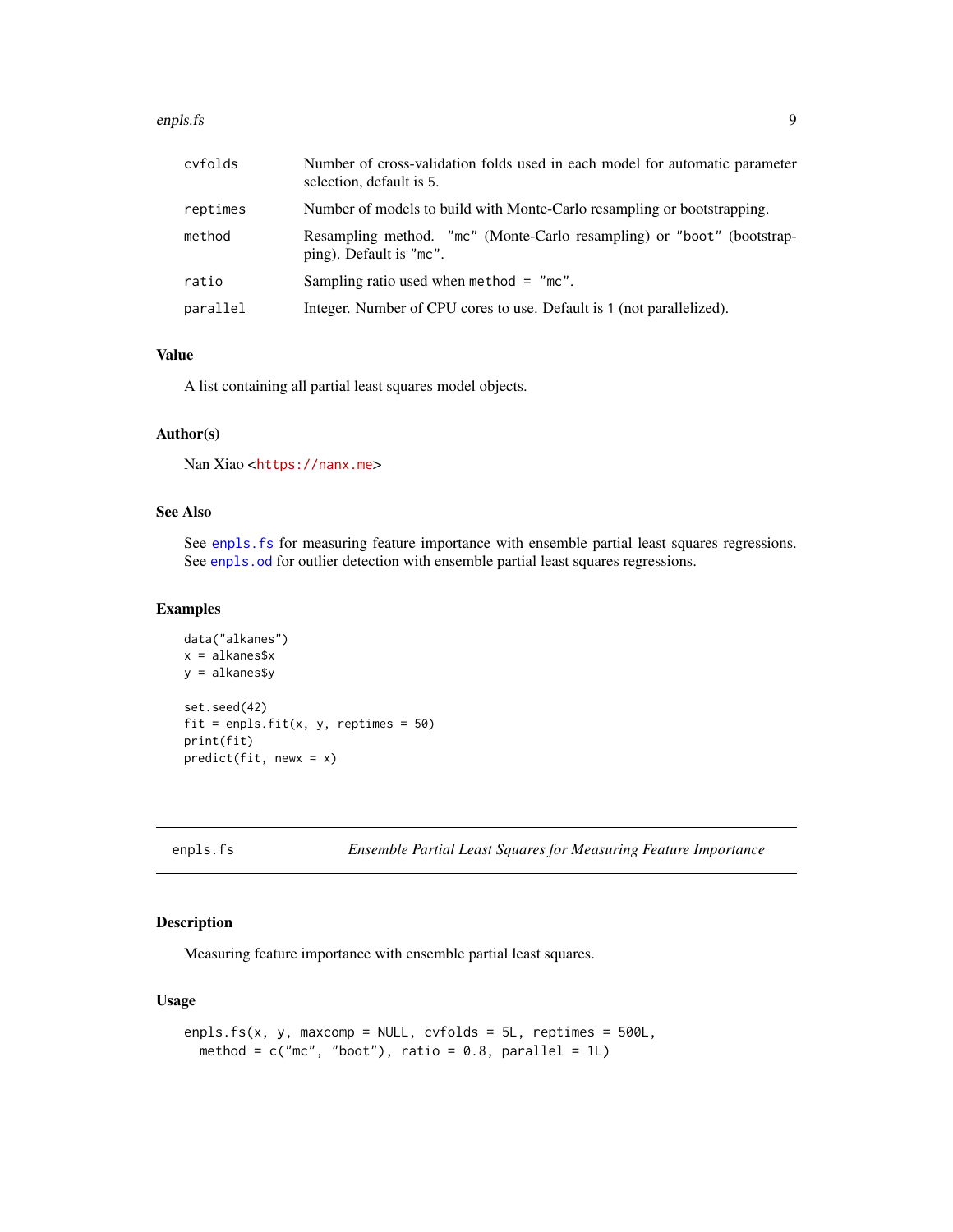#### <span id="page-9-0"></span>Arguments

| X        | Predictor matrix.                                                                                                                                                                                 |
|----------|---------------------------------------------------------------------------------------------------------------------------------------------------------------------------------------------------|
| У        | Response vector.                                                                                                                                                                                  |
| maxcomp  | Maximum number of components included within each model. If not specified,<br>will use the maximum number possible (considering cross-validation and special<br>cases where n is smaller than p). |
| cyfolds  | Number of cross-validation folds used in each model for automatic parameter<br>selection, default is 5.                                                                                           |
| reptimes | Number of models to build with Monte-Carlo resampling or bootstrapping.                                                                                                                           |
| method   | Resampling method. "mc" (Monte-Carlo resampling) or "boot" (bootstrap-<br>ping). Default is "mc".                                                                                                 |
| ratio    | Sampling ratio used when method $=$ "mc".                                                                                                                                                         |
| parallel | Integer. Number of CPU cores to use. Default is 1 (not parallelized).                                                                                                                             |

# Value

A list containing two components:

- variable.importance a vector of variable importance
- coefficient.matrix original coefficient matrix

#### Author(s)

Nan Xiao <<https://nanx.me>>

# See Also

See [enpls.od](#page-10-1) for outlier detection with ensemble partial least squares regressions. See [enpls.fit](#page-7-1) for fitting ensemble partial least squares regression models.

```
data("alkanes")
x = alkanes$x
y = alkanes$y
set.seed(42)
fs = enpls.fs(x, y, reptimes = 50)print(fs)
plot(fs)
```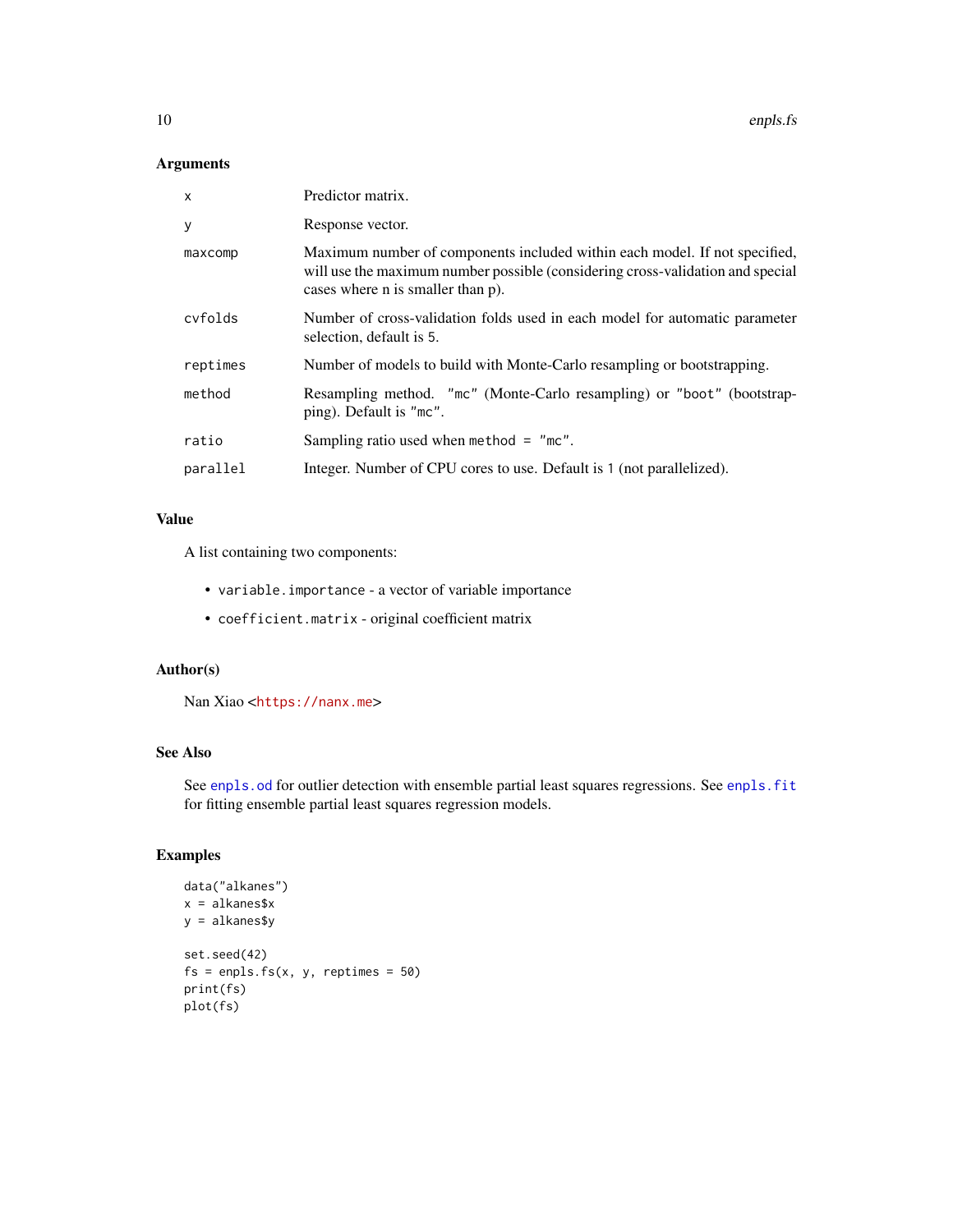<span id="page-10-0"></span>

# Description

Mean Absolute Error (MAE)

#### Usage

enpls.mae(yreal, ypred)

# Arguments

| yreal | true response vector      |
|-------|---------------------------|
| ypred | predicted response vector |

# Value

MAE

# Author(s)

Nan Xiao <<https://nanx.me>>

<span id="page-10-1"></span>enpls.od *Ensemble Partial Least Squares for Outlier Detection*

# Description

Outlier detection with ensemble partial least squares.

#### Usage

```
enpls.od(x, y, maxcomp = NULL, cvfolds = 5L, reptimes = 500L,
 method = c("mc", "boot"), ratio = 0.8, parallel = 1L)
```

| X.      | Predictor matrix.                                                                                                                                                                                 |
|---------|---------------------------------------------------------------------------------------------------------------------------------------------------------------------------------------------------|
| ٧       | Response vector.                                                                                                                                                                                  |
| maxcomp | Maximum number of components included within each model. If not specified,<br>will use the maximum number possible (considering cross-validation and special<br>cases where n is smaller than p). |
| cvfolds | Number of cross-validation folds used in each model for automatic parameter<br>selection, default is 5.                                                                                           |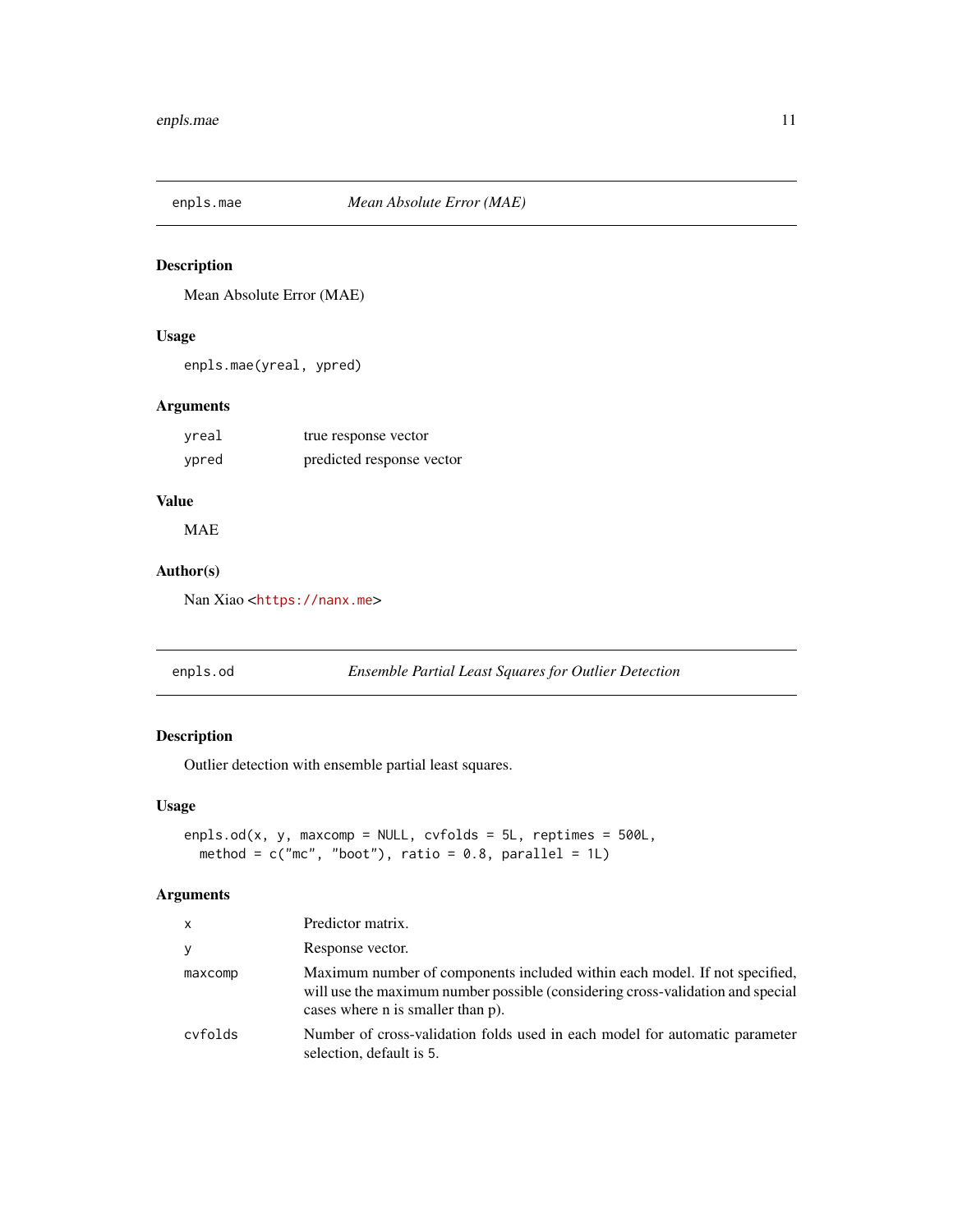#### <span id="page-11-0"></span>12 enpls.od

| reptimes | Number of models to build with Monte-Carlo resampling or bootstrapping.                           |  |
|----------|---------------------------------------------------------------------------------------------------|--|
| method   | Resampling method. "mc" (Monte-Carlo resampling) or "boot" (bootstrap-<br>ping). Default is "mc". |  |
| ratio    | Sampling ratio used when method $=$ "mc".                                                         |  |
| parallel | Integer. Number of CPU cores to use. Default is 1 (not parallelized).                             |  |

#### Value

A list containing four components:

- error.mean error mean for all samples (absolute value)
- error.median error median for all samples
- error.sd error sd for all samples
- predict.error.matrix the original prediction error matrix

#### Note

To maximize the probablity that each observation can be selected in the test set (thus the prediction uncertainty can be measured), please try setting a large reptimes.

#### Author(s)

Nan Xiao <<https://nanx.me>>

#### See Also

See enpls. fs for measuring feature importance with ensemble partial least squares regressions. See enpls. fit for fitting ensemble partial least squares regression models.

```
data("alkanes")
x = alkanes$x
y = alkanes$y
set.seed(42)
od = <i>enpls</i> . <math>od(x, y, <i>reptimes = 50</i>)</math>print(od)
plot(od)
plot(od, criterion = 'sd')
```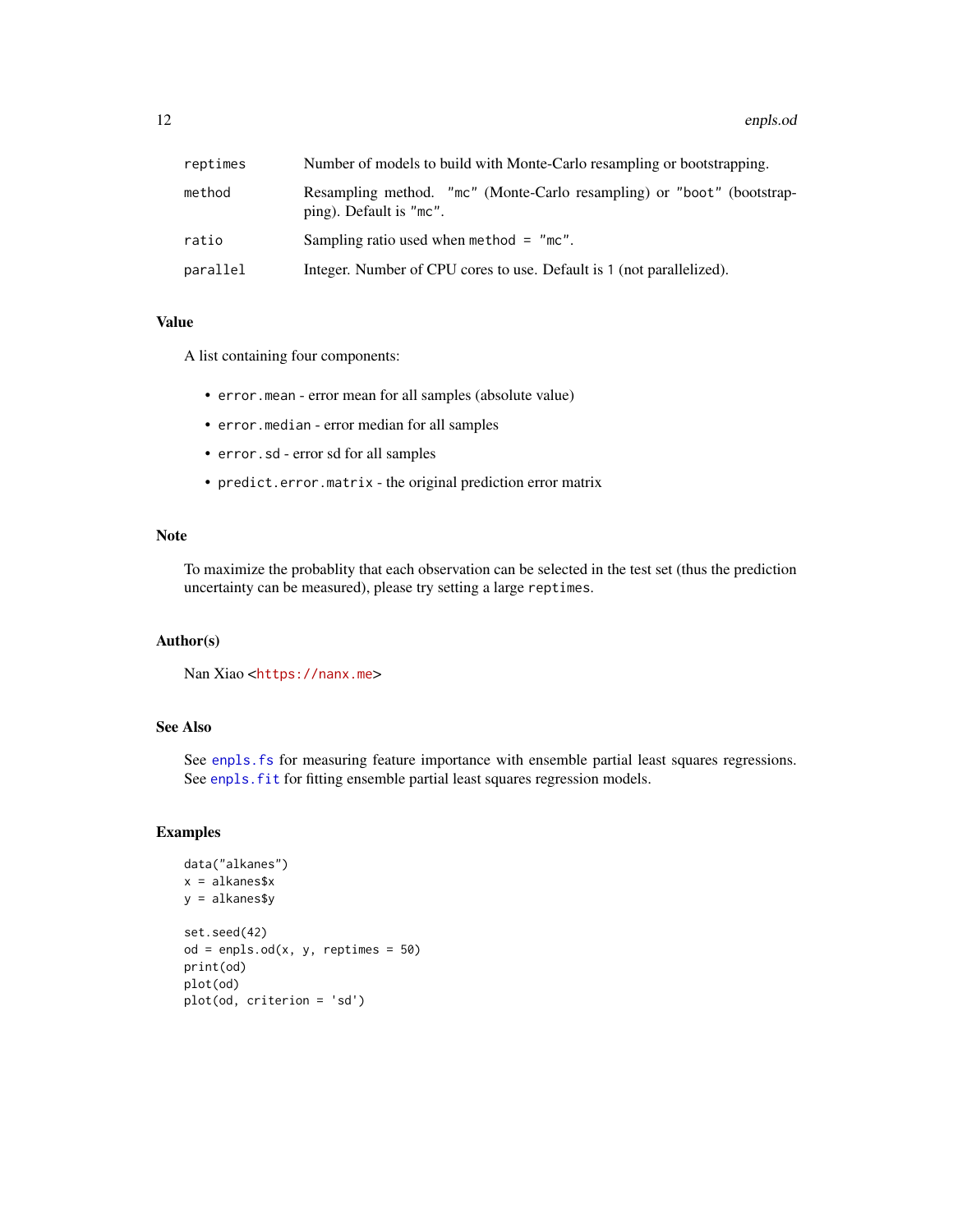<span id="page-12-0"></span>

#### Description

Compute Root Mean Squared Error (RMSE).

# Usage

enpls.rmse(yreal, ypred)

# Arguments

| yreal | true response vector      |
|-------|---------------------------|
| ypred | predicted response vector |

# Value

RMSE

# Author(s)

Nan Xiao <<https://nanx.me>>

enpls.rmsle *Root Mean Squared Logarithmic Error (RMSLE)*

# Description

Root Mean Squared Logarithmic Error (RMSLE)

#### Usage

```
enpls.rmsle(yreal, ypred)
```
# Arguments

| yreal | true response vector      |
|-------|---------------------------|
| ypred | predicted response vector |

#### Value

RMSLE

#### Author(s)

Nan Xiao <<https://nanx.me>>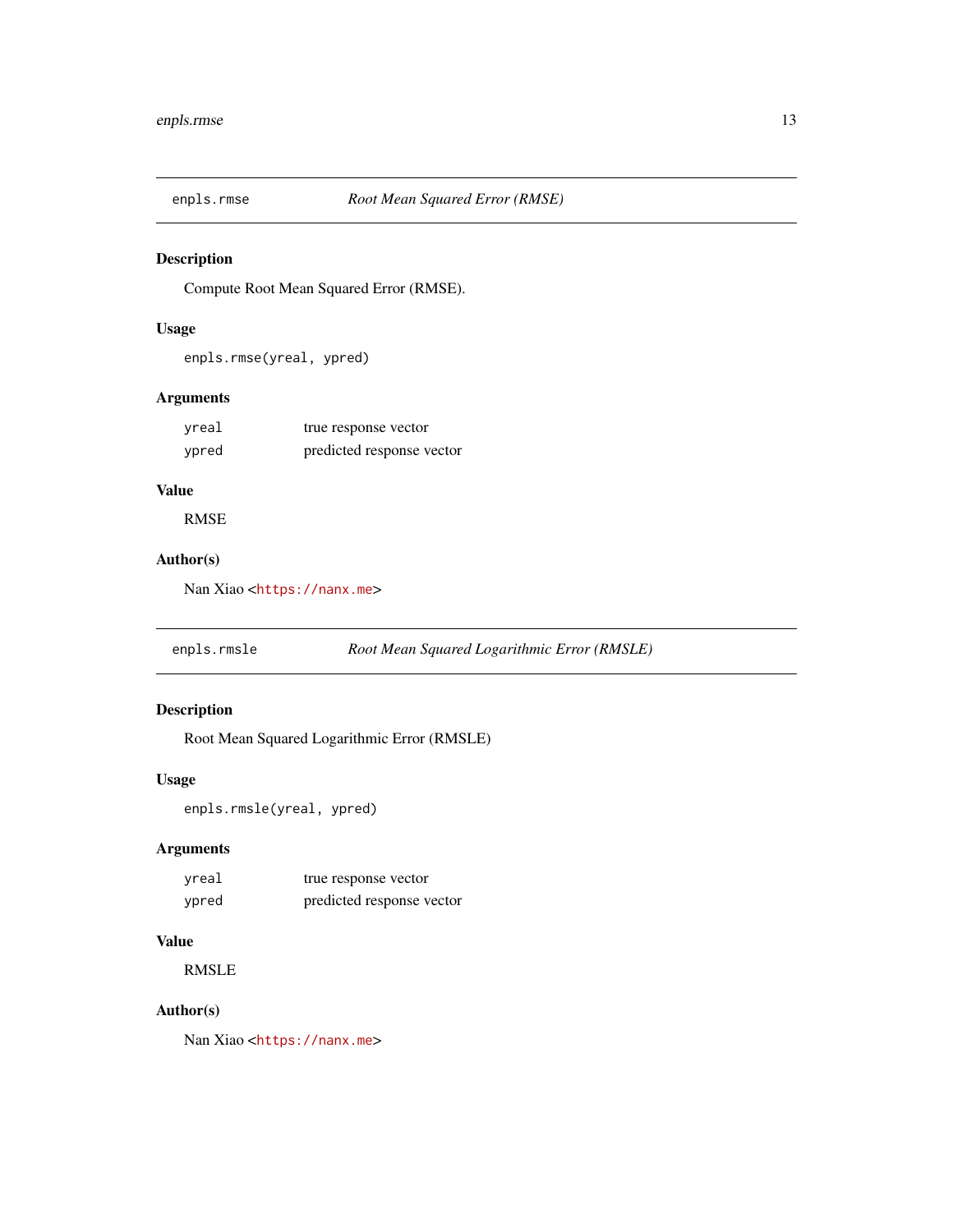<span id="page-13-1"></span><span id="page-13-0"></span>

# Description

Model applicability domain evaluation with ensemble sparse partial least squares.

#### Usage

```
enspls.ad(x, y, xtest, ytest, maxcomp = 5L, cvfolds = 5L, alpha = seq(0.2,0.8, 0.2), space = c("sample", "variable"), method = c("mc", "boot"),reptimes = 500L, ratio = 0.8, parallel = 1L)
```
#### Arguments

| $\times$ | Predictor matrix of the training set.                                                                                    |
|----------|--------------------------------------------------------------------------------------------------------------------------|
| У        | Response vector of the training set.                                                                                     |
| xtest    | List, with the i-th component being the i-th test set's predictor matrix (see ex-<br>ample code below).                  |
| ytest    | List, with the i-th component being the i-th test set's response vector (see exam-<br>ple code below).                   |
| maxcomp  | Maximum number of components included within each model. If not specified,<br>will use 5 by default.                     |
| cvfolds  | Number of cross-validation folds used in each model for automatic parameter<br>selection, default is 5.                  |
| alpha    | Parameter (grid) controlling sparsity of the model. If not specified, default is<br>seq(0.2, 0.8, 0.2).                  |
| space    | Space in which to apply the resampling method. Can be the sample space<br>("sample") or the variable space ("variable"). |
| method   | Resampling method. "mc" (Monte-Carlo resampling) or "boot" (bootstrap-<br>ping). Default is "mc".                        |
| reptimes | Number of models to build with Monte-Carlo resampling or bootstrapping.                                                  |
| ratio    | Sampling ratio used when method $=$ "mc".                                                                                |
| parallel | Integer. Number of CPU cores to use. Default is 1 (not parallelized).                                                    |

#### Value

A list containing:

- tr.error.mean absolute mean prediction error for training set
- tr.error.median absolute median prediction error for training set
- tr.error.sd prediction error sd for training set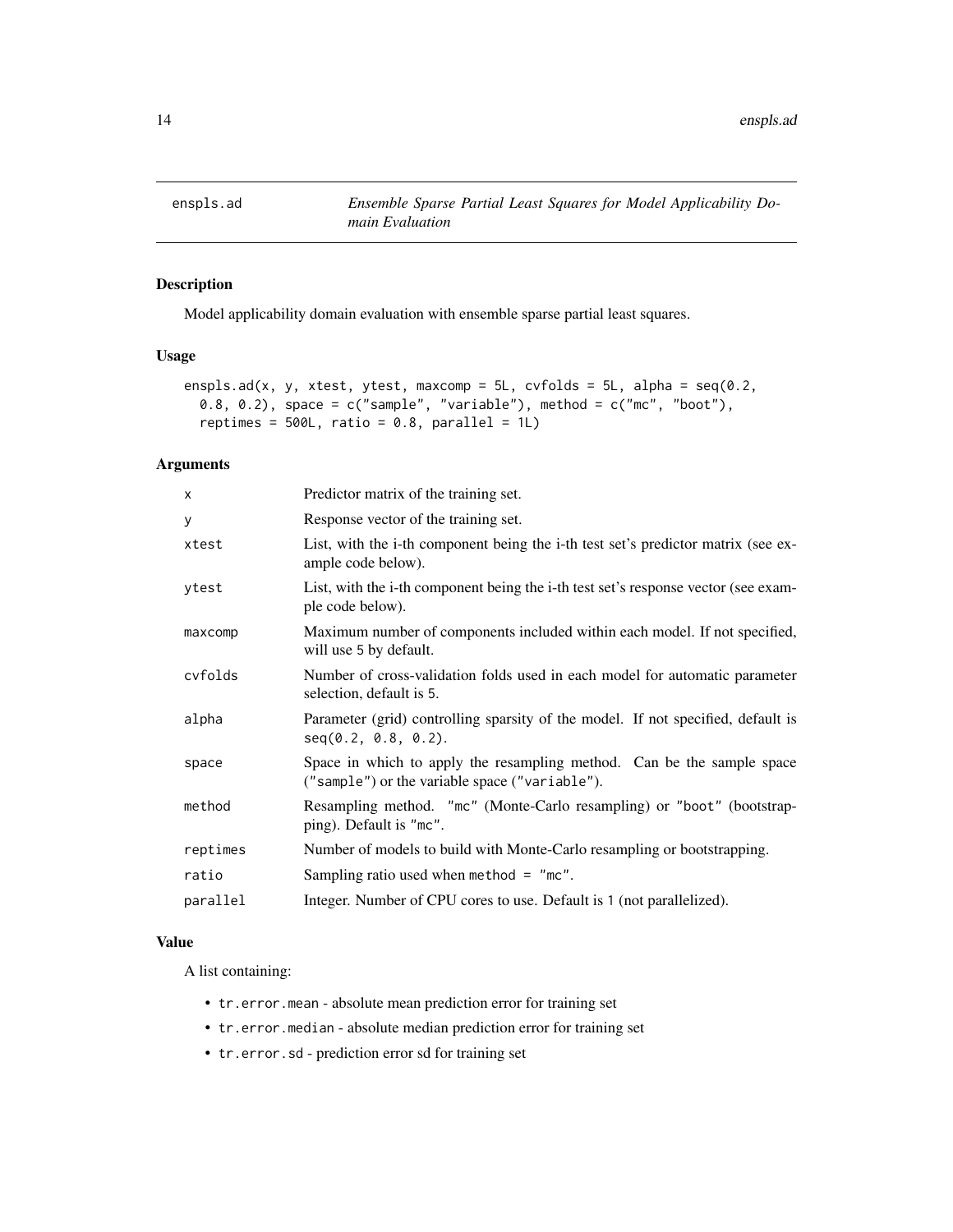#### enspls.ad 15

- tr.error.matrix raw prediction error matrix for training set
- te.error.mean list of absolute mean prediction error for test set(s)
- te.error.median list of absolute median prediction error for test set(s)
- te.error.sd list of prediction error sd for test set(s)
- te.error.matrix list of raw prediction error matrix for test set(s)

#### Note

Note that for space = "variable", method could only be "mc", since bootstrapping in the variable space will create duplicated variables, and that could cause problems.

#### Author(s)

Nan Xiao <<https://nanx.me>>

```
data("logd1k")
# remove low variance variables
x = \log\frac{d1k}{x}, -c(17, 52, 59)y = \text{logd1k$y}# training set
x.tr = x[1:300, ]
y.tr = y[1:300]
# two test sets
x.te = list("test.1" = x[301:400, ],
  "test.2" = x[401:500, ])
y.te = list("test.1" = y[301:400],
  "test.2" = y[401:500])
set.seed(42)
ad = enspls.add(x.tr, y.tr, x.te, y.te,
  maxcomp = 3, alpha = c(0.3, 0.6, 0.9),
 space = "variable", method = "mc",
  ratio = 0.8, reptimes = 10)
print(ad)
plot(ad)
# the interactive plot requires a HTML viewer
## Not run:
plot(ad, type = "interactive")
## End(Not run)
```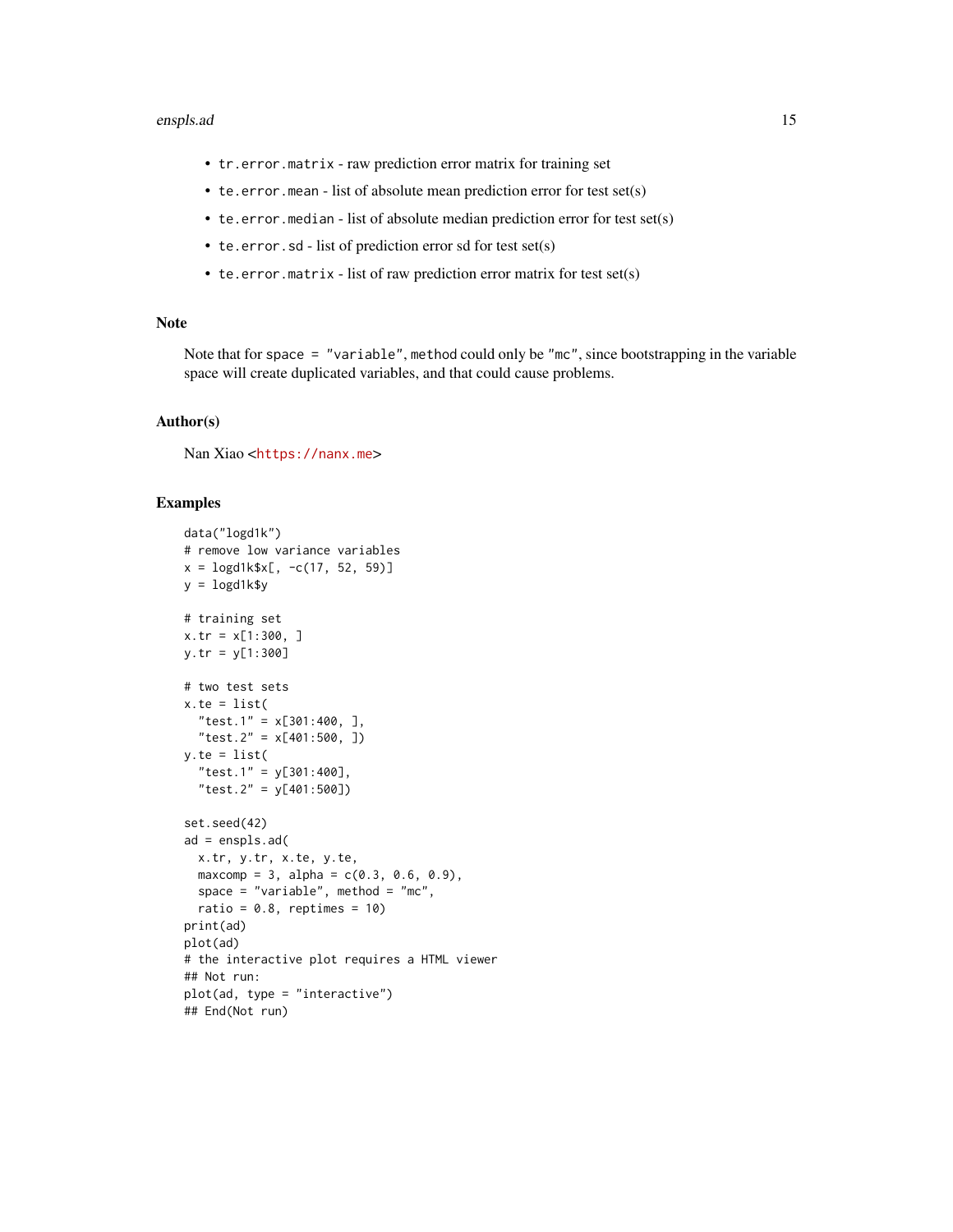<span id="page-15-1"></span><span id="page-15-0"></span>

#### Description

Ensemble sparse partial least squares regression.

#### Usage

```
enspls.fit(x, y, maxcomp = 5L, cvfolds = 5L, alpha = seq(0.2, 0.8, 0.2),
  reptimes = 500L, method = c("mc", "boot"), ratio = 0.8, parallel = 1L)
```
#### Arguments

| $\mathsf{x}$ | Predictor matrix.                                                                                          |
|--------------|------------------------------------------------------------------------------------------------------------|
| y            | Response vector.                                                                                           |
| maxcomp      | Maximum number of components included within each model. If not specified,<br>will use 5 by default.       |
| cyfolds      | Number of cross-validation folds used in each model for automatic parameter<br>selection, default is 5.    |
| alpha        | Parameter (grid) controlling sparsity of the model. If not specified, default is<br>$seq(0.2, 0.8, 0.2)$ . |
| reptimes     | Number of models to build with Monte-Carlo resampling or bootstrapping.                                    |
| method       | Resampling method. "mc" (Monte-Carlo resampling) or "boot" (bootstrap-<br>ping). Default is "mc".          |
| ratio        | Sampling ratio used when method $=$ "mc".                                                                  |
| parallel     | Integer. Number of CPU cores to use. Default is 1 (not parallelized).                                      |

# Value

A list containing all sparse partial least squares model objects.

#### Author(s)

Nan Xiao <<https://nanx.me>>

#### See Also

See enspls. fs for measuring feature importance with ensemble sparse partial least squares regressions. See [enspls.od](#page-17-1) for outlier detection with ensemble sparse partial least squares regressions.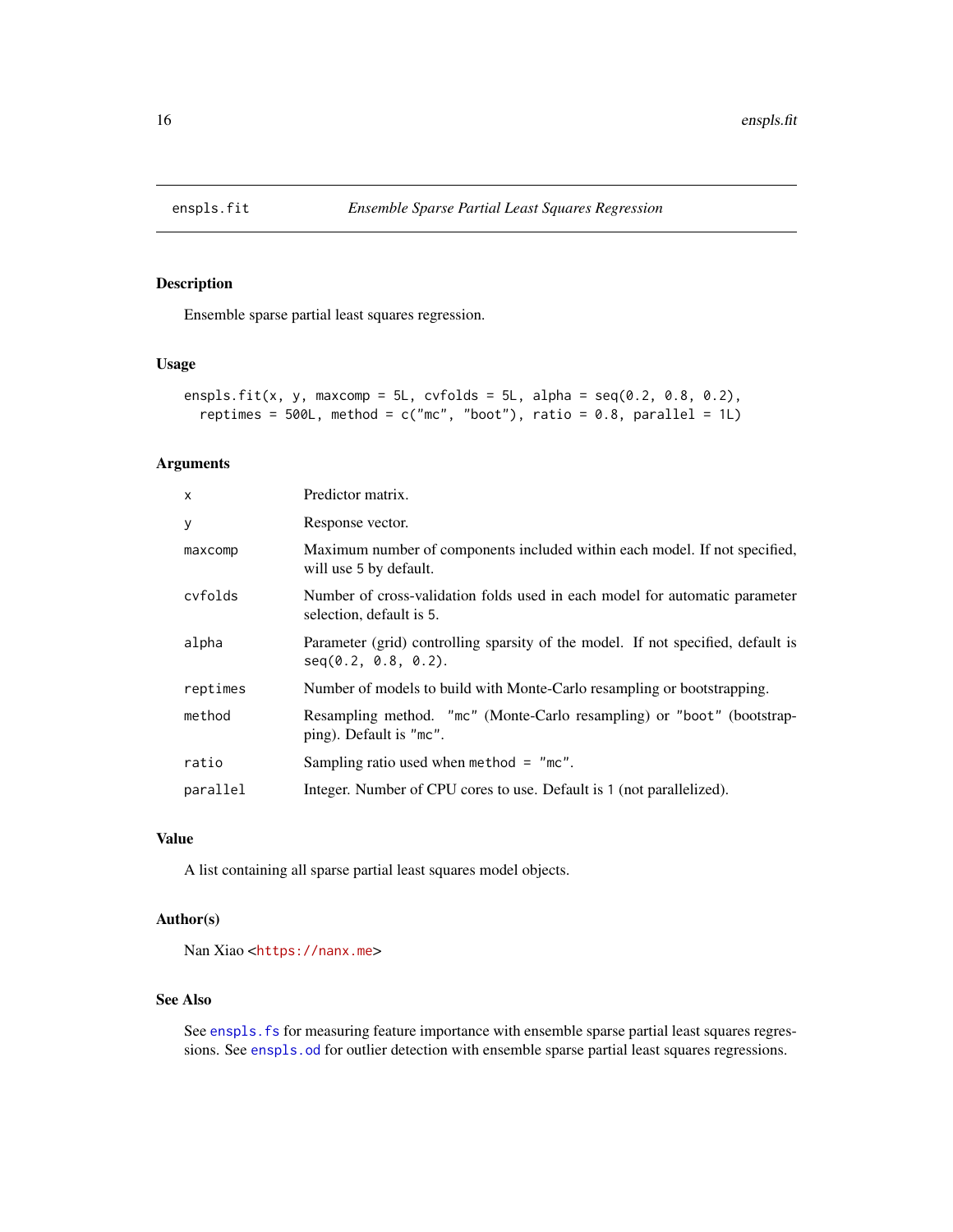#### <span id="page-16-0"></span>enspls.fs 17

# Examples

```
data("logd1k")
x = \text{logd1k}$x
y = \text{logd1k$y}set.seed(42)
fit = enspls.fit(
  x, y, reptimes = 5, maxcomp = 3,
  alpha = c(0.3, 0.6, 0.9)print(fit)
predict(fit, newx = x)
```
<span id="page-16-1"></span>

| enspls.fs | Ensemble Sparse Partial Least Squares for Measuring Feature Impor- |
|-----------|--------------------------------------------------------------------|
|           | tance                                                              |

#### Description

Measuring feature importance with ensemble sparse partial least squares.

#### Usage

```
enspls.fs(x, y, maxcomp = 5L, cvfolds = 5L, alpha = seq(0.2, 0.8, 0.2),
 reptimes = 500L, method = c("mc", "boot"), ratio = 0.8, parallel = 1L)
```
#### Arguments

| X        | Predictor matrix.                                                                                       |
|----------|---------------------------------------------------------------------------------------------------------|
| У        | Response vector.                                                                                        |
| maxcomp  | Maximum number of components included within each model. If not specified,<br>will use 5 by default.    |
| cyfolds  | Number of cross-validation folds used in each model for automatic parameter<br>selection, default is 5. |
| alpha    | Parameter (grid) controlling sparsity of the model. If not specified, default is<br>seq(0.2, 0.8, 0.2). |
| reptimes | Number of models to build with Monte-Carlo resampling or bootstrapping.                                 |
| method   | Resampling method. "mc" (Monte-Carlo resampling) or "boot" (bootstrap-<br>ping). Default is "mc".       |
| ratio    | Sampling ratio used when method $=$ "mc".                                                               |
| parallel | Integer. Number of CPU cores to use. Default is 1 (not parallelized).                                   |

# Value

A list containing two components:

- variable.importance a vector of variable importance
- coefficient.matrix original coefficient matrix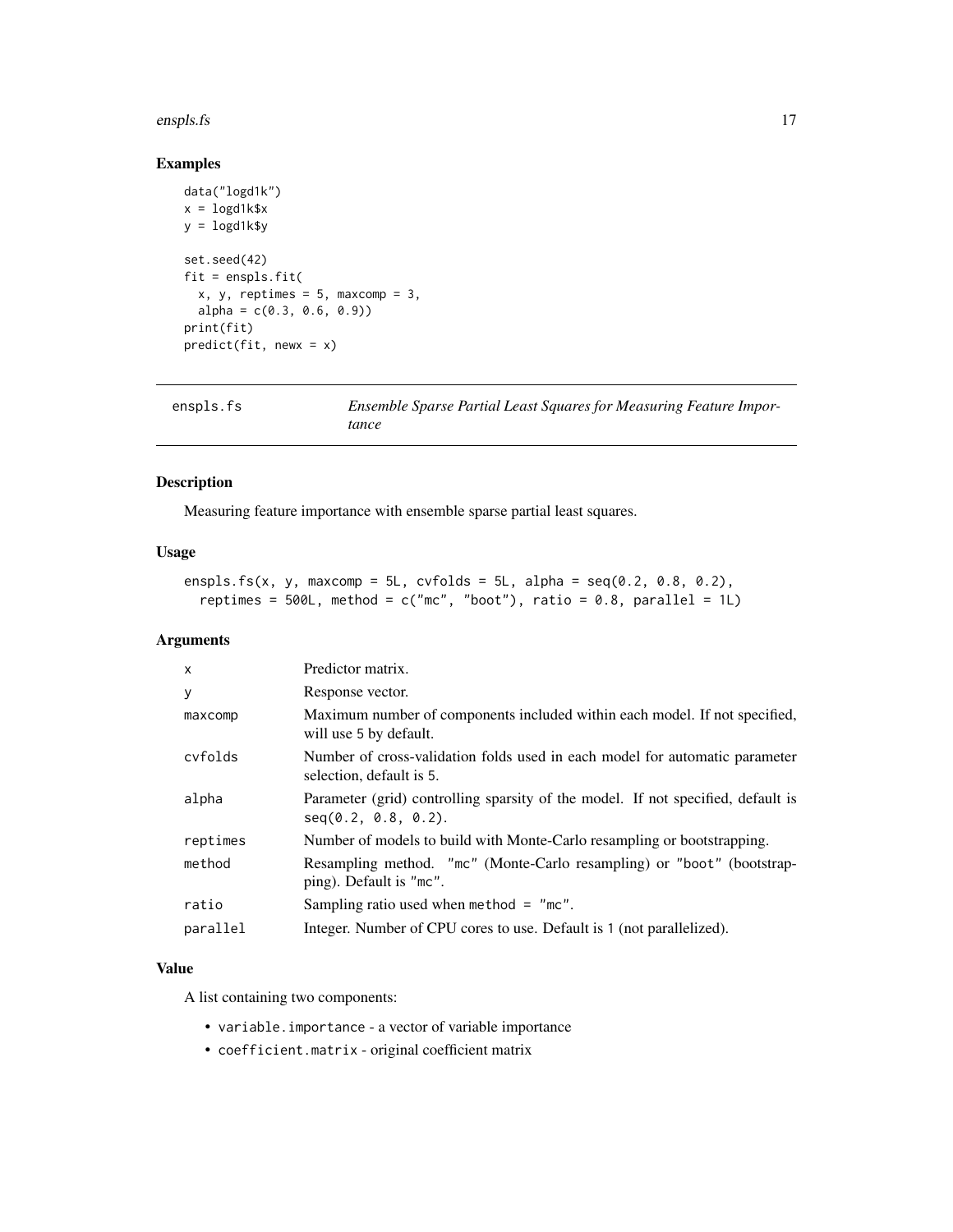#### Author(s)

Nan Xiao <<https://nanx.me>>

#### See Also

See [enspls.od](#page-17-1) for outlier detection with ensemble sparse partial least squares regressions. See enspls. fit for fitting ensemble sparse partial least squares regression models.

#### Examples

```
data("logd1k")
x = \text{logd1k$}xy = logd1k$y
set.seed(42)
fs = enspls.fs(x, y, reptimes = 5, maxcomp = 2)print(fs, nvar = 10)
plot(fs, nvar = 10)
plot(fs, type = 'boxplot', limits = c(0.05, 0.95), nvar = 10)
```
<span id="page-17-1"></span>enspls.od *Ensemble Sparse Partial Least Squares for Outlier Detection*

#### Description

Outlier detection with ensemble sparse partial least squares.

#### Usage

```
enspls.od(x, y, maxcomp = 5L, cvfolds = 5L, alpha = seq(0.2, 0.8, 0.2),
  reptimes = 500L, method = c("mc", "boot"), ratio = 0.8, parallel = 1L)
```

| $\mathsf{x}$ | Predictor matrix.                                                                                       |
|--------------|---------------------------------------------------------------------------------------------------------|
| y            | Response vector.                                                                                        |
| maxcomp      | Maximum number of components included within each model. If not specified,<br>will use 5 by default.    |
| cyfolds      | Number of cross-validation folds used in each model for automatic parameter<br>selection, default is 5. |
| alpha        | Parameter (grid) controlling sparsity of the model. If not specified, default is<br>seq(0.2, 0.8, 0.2). |
| reptimes     | Number of models to build with Monte-Carlo resampling or bootstrapping.                                 |
| method       | Resampling method. "mc" (Monte-Carlo resampling) or "boot" (bootstrap-<br>ping). Default is "mc".       |
| ratio        | Sampling ratio used when method $=$ "mc".                                                               |
| parallel     | Integer. Number of CPU cores to use. Default is 1 (not parallelized).                                   |

<span id="page-17-0"></span>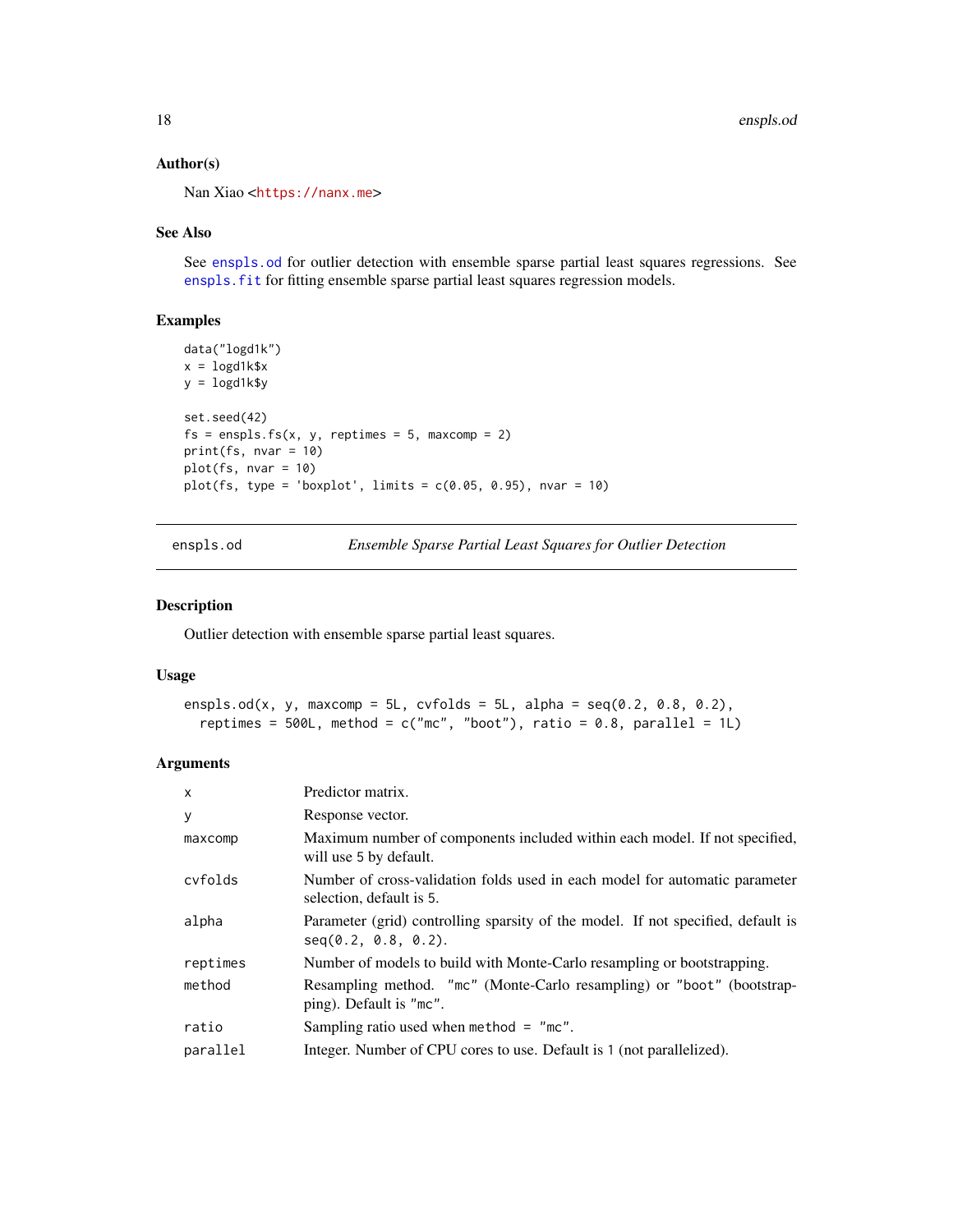#### <span id="page-18-0"></span> $log d1k$  19

# Value

A list containing four components:

- error.mean error mean for all samples (absolute value)
- error.median error median for all samples
- error.sd error sd for all samples
- predict.error.matrix the original prediction error matrix

# Note

To maximize the probablity that each observation can be selected in the test set (thus the prediction uncertainty can be measured), please try setting a large reptimes.

#### Author(s)

Nan Xiao <<https://nanx.me>>

#### See Also

See enspls. fs for measuring feature importance with ensemble sparse partial least squares regressions. See enspls. fit for fitting ensemble sparse partial least squares regression models.

#### Examples

```
data("logd1k")
x = \text{logd1k$}xy = \text{logd1k$}set.seed(42)
od = enspls.od(
  x, y, reptimes = 5, maxcomp = 3,
  alpha = c(0.3, 0.6, 0.9)plot(od, prob = 0.1)plot(od, criterion = "sd", sdtimes = 1)
```
logd1k *logD7.4 Data for 1,000 Compounds*

#### Description

Distribution coefficients at pH 7.4 (logD7.4) dataset from Wang et, al.

#### Usage

data(logd1k)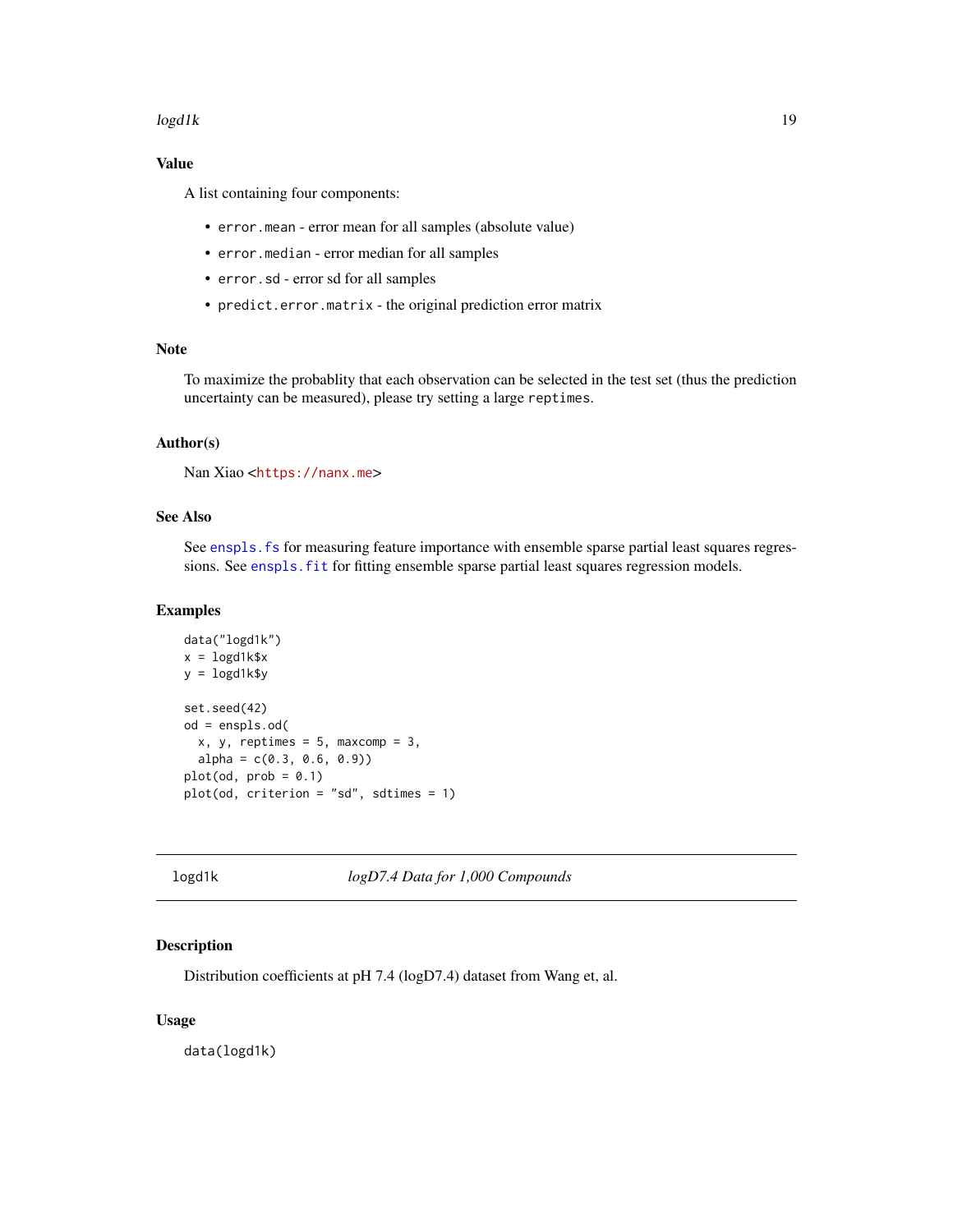# <span id="page-19-0"></span>Format

A list with 2 components:

- x data frame with 1,000 rows (samples) and 80 columns (predictors)
- y numeric vector of length 1,000 (response)

The first 1000 compounds in the original dataset were selected.

# Details

This dataset contains distribution coefficients at pH 7.4 (logD7.4) for 1,000 compounds, and 80 molecular descriptors computed with RDKit.

#### References

Jian-Bing Wang, Dong-Sheng Cao, Min-Feng Zhu, Yong-Huan Yun, Nan Xiao, and Yi-Zeng Liang. "In silico evaluation of logD7.4 and comparison with other prediction methods." *Journal of Chemometrics* 29, no. 7 (2015): 389–398.

#### Examples

data(logd1k) str(logd1k)

plot.cv.enpls *Plot cv.enpls object*

# Description

Plot cv.enpls object

#### Usage

```
## S3 method for class 'cv.enpls'
plot(x, xlim = NULL, ylim = NULL, alpha = 0.8,main = NULL, ...
```

| x     | An object of class cv. enpls.                                       |
|-------|---------------------------------------------------------------------|
| xlim  | x Vector of length 2 - x axis limits of the plot.                   |
| vlim  | y Vector of length 2 - y axis limits of the plot.                   |
| alpha | An alpha transparency value for points, a real number in $(0, 1]$ . |
| main  | Plot title, not used currently.                                     |
| .     | Additional graphical parameters, not used currently.                |
|       |                                                                     |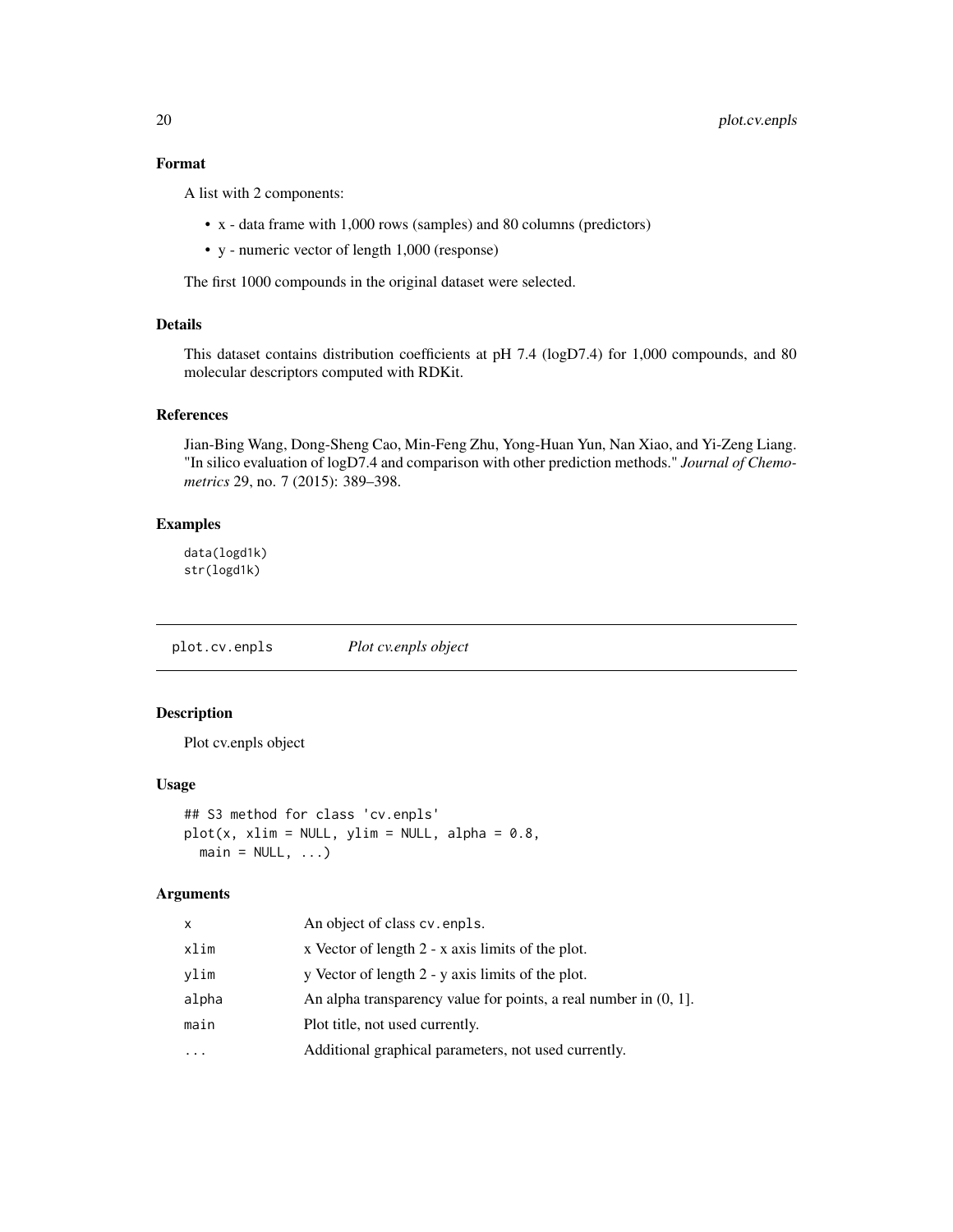# <span id="page-20-0"></span>plot.cv.enspls 21

# Author(s)

Nan Xiao <<https://nanx.me>>

#### See Also

See [cv.enpls](#page-3-1) for cross-validation of ensemble partial least squares regression models.

# Examples

```
data("alkanes")
x = alkanes$x
y = alkanes$y
set.seed(42)
cvfit = cv.\text{enpls}(x, y, \text{reptimes} = 10)plot(cvfit)
```
plot.cv.enspls *Plot cv.enspls object*

#### Description

Plot cv.enspls object

#### Usage

```
## S3 method for class 'cv.enspls'
plot(x, xlim = NULL, ylim = NULL, alpha = 0.8,main = NULL, ...
```
#### Arguments

| $\mathsf{x}$ | An object of class cv. enspls.                                      |
|--------------|---------------------------------------------------------------------|
| xlim         | x Vector of length 2 - x axis limits of the plot.                   |
| ylim         | y Vector of length 2 - y axis limits of the plot.                   |
| alpha        | An alpha transparency value for points, a real number in $(0, 1]$ . |
| main         | Plot title, not used currently.                                     |
|              | Additional graphical parameters, not used currently.                |

#### Author(s)

Nan Xiao <<https://nanx.me>>

#### See Also

See [cv.enspls](#page-4-1) for cross-validation of ensemble sparse partial least squares regression models.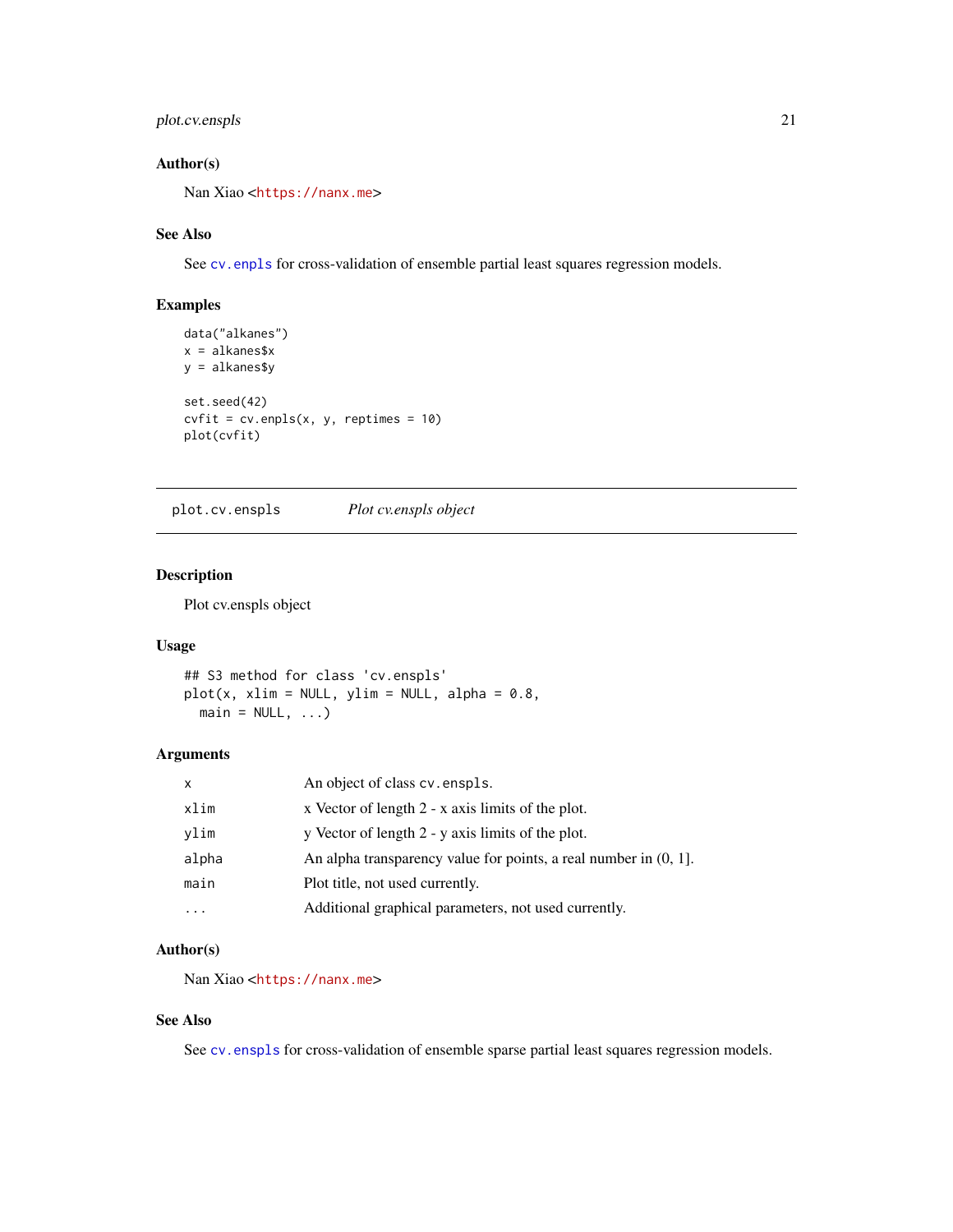# <span id="page-21-0"></span>Examples

```
# This example takes one minute to run
## Not run:
data("logd1k")
x = \text{logd1k}\y = logd1k$y
set.seed(42)
cvfit = cv.\nenspls(x, y, reptimes = 10)
plot(cvfit)
## End(Not run)
```
plot.enpls.ad *Plot enpls.ad object*

# Description

Plot enpls.ad object

# Usage

```
## S3 method for class 'enpls.ad'
plot(x, type = c("static", "interactive"), main = NULL,
  ...)
```
# Arguments

| $\mathsf{x}$ | An object of class enpls. ad.                        |
|--------------|------------------------------------------------------|
| type         | Plot type. Can be "static" or "interactive".         |
| main         | Plot title, not used currently.                      |
|              | Additional graphical parameters, not used currently. |

# Author(s)

Nan Xiao <<https://nanx.me>>

#### See Also

See enpls. ad for model applicability domain evaluation with ensemble partial least squares regressions.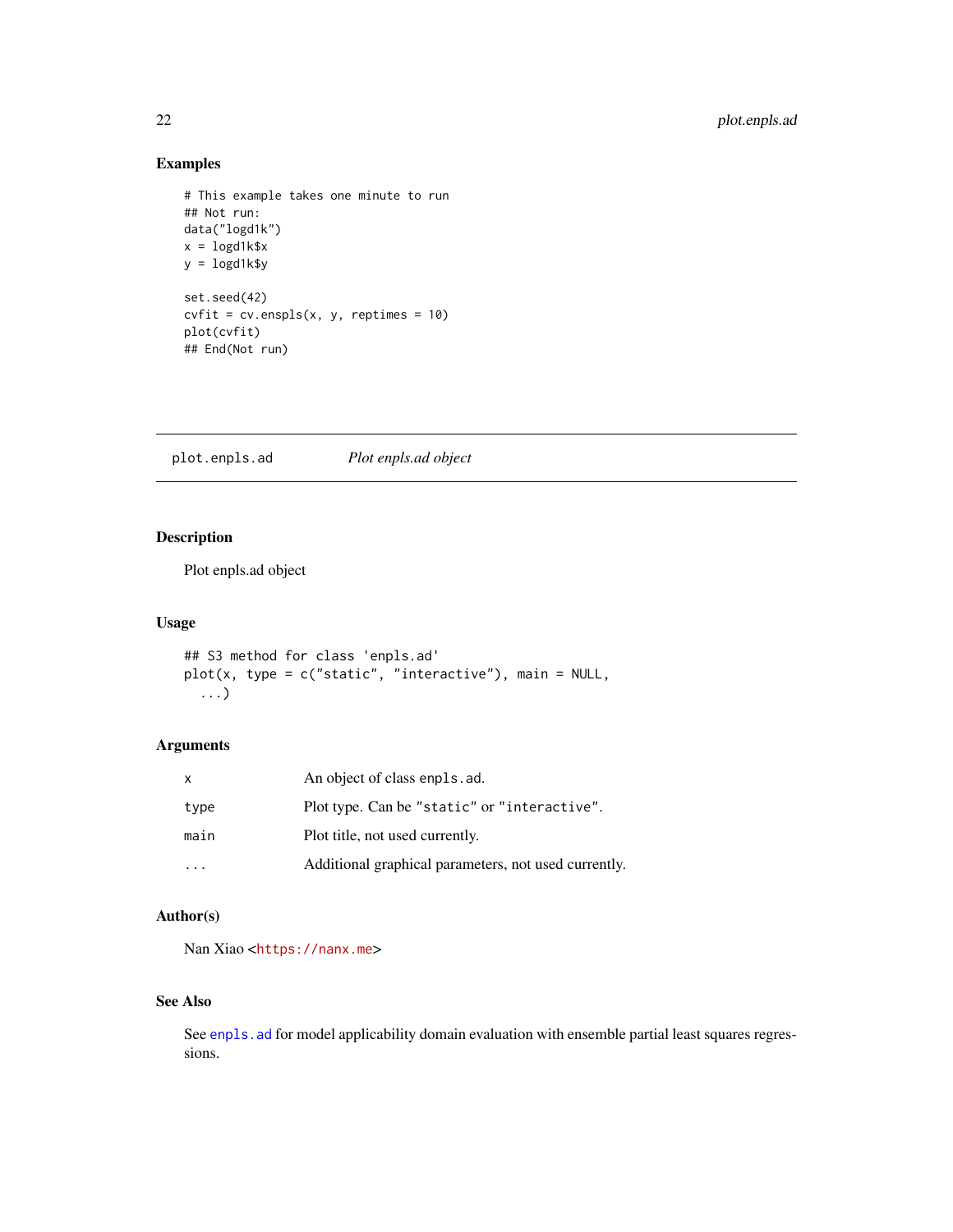# <span id="page-22-0"></span>plot.enpls.fs 23

#### Examples

```
data("alkanes")
x = alkanes$x
y = alkanes$y
# training set
x.tr = x[1:100, ]
y.tr = y[1:100]
# two test sets
x.te = list("test.1" = x[101:150, ],
  "test.2" = x[151:207, ])
y.te = list("test.1" = y[101:150],
  "test.2" = y[151:207])
set.seed(42)
ad = enpls.add(x.tr, y.tr, x.te, y.te,
  space = "variable", method = "mc",
  ratio = 0.9, reptimes = 50)
plot(ad)
# the interactive plot requires a HTML viewer
## Not run:
plot(ad, type = "interactive")
## End(Not run)
```
plot.enpls.fs *Plot enpls.fs object*

# Description

Plot enpls.fs object

#### Usage

```
## S3 method for class 'enpls.fs'
plot(x, nvar = NULL, type = c("dotplot", "boxplot"),
 limits = c(0, 1), main = NULL, ...)
```

| X      | An object of class enpls. fs.                                                                       |
|--------|-----------------------------------------------------------------------------------------------------|
| nvar   | Number of top variables to show. Ignored if sort $=$ FALSE.                                         |
| type   | Plot type. "dotplot" or "boxplot".                                                                  |
| limits | Vector of length 2. Set boxplot limits (in quantile) to remove the extreme outlier<br>coefficients. |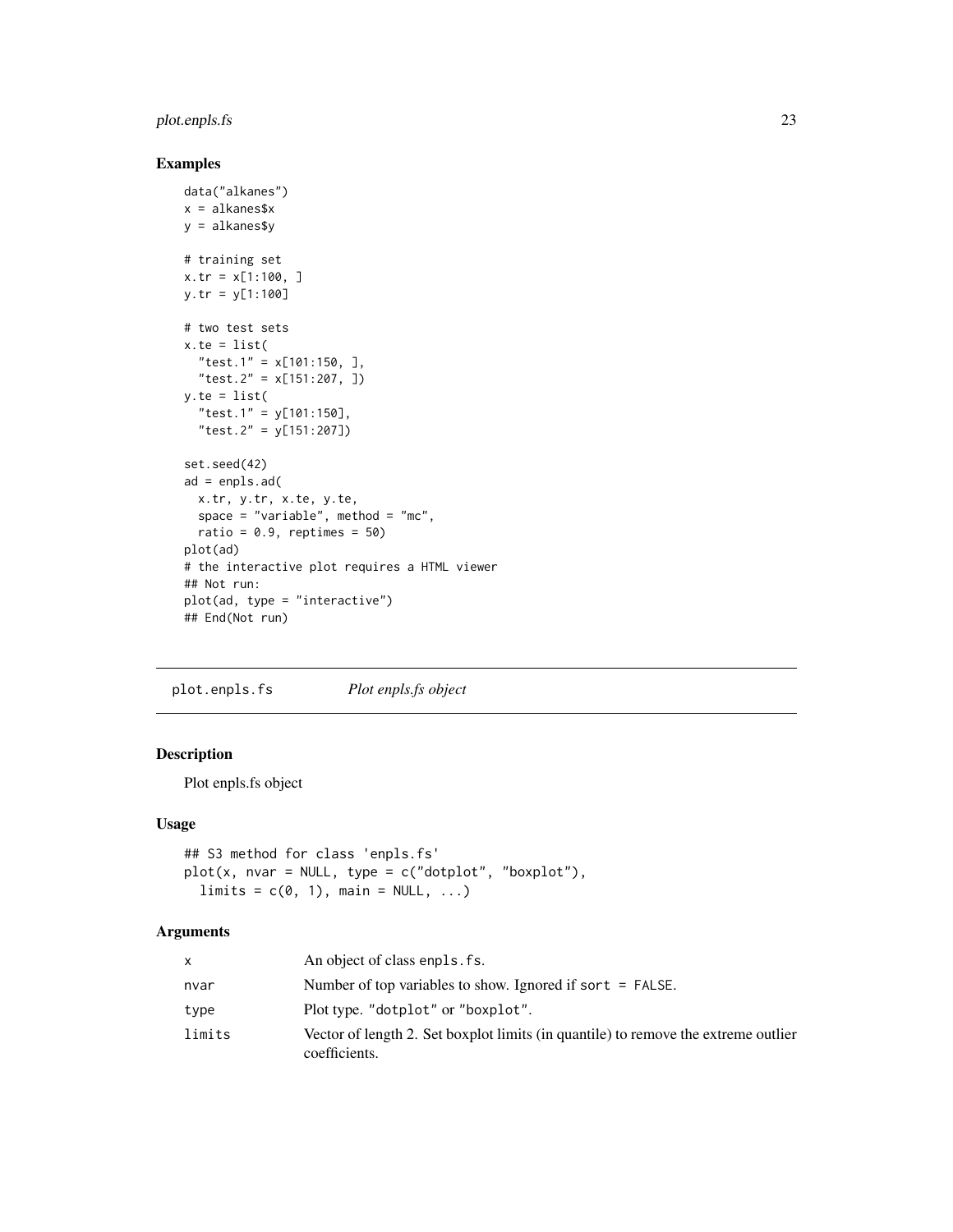<span id="page-23-0"></span>

| main                    | Plot title, not used currently.                      |
|-------------------------|------------------------------------------------------|
| $\cdot$ $\cdot$ $\cdot$ | Additional graphical parameters, not used currently. |

#### Author(s)

Nan Xiao <<https://nanx.me>>

# See Also

See enpls. fs for measuring feature importance with ensemble partial least squares regressions.

#### Examples

```
data("alkanes")
x = alkanes$x
y = alkanes$y
set.seed(42)
fs = enpls.fs(x, y, reptimes = 50)plot(fs)
plot(fs, nvar = 10)
plot(fs, type = "boxplot")
plot(fs, type = "boxplot", limits = c(0.05, 0.95))
```
plot.enpls.od *Plot enpls.od object*

# Description

Plot enpls.od object

# Usage

```
## S3 method for class 'enpls.od'
plot(x, criterion = c("quantile", "sd"), prob = 0.05,
  sdtimes = 3L, alpha = 1, main = NULL, ...)
```

| $\mathsf{x}$ | An object of class enpls.od.                                            |
|--------------|-------------------------------------------------------------------------|
| criterion    | Criterion of being classified as an outlier, can be "quantile" or "sd". |
| prob         | Quantile probability as the cut-off value.                              |
| sdtimes      | Times of standard deviation as the cut-off value.                       |
| alpha        | An alpha transparency value for points, a real number in $(0, 1]$ .     |
| main         | Plot title.                                                             |
| .            | Additional graphical parameters for plot.                               |
|              |                                                                         |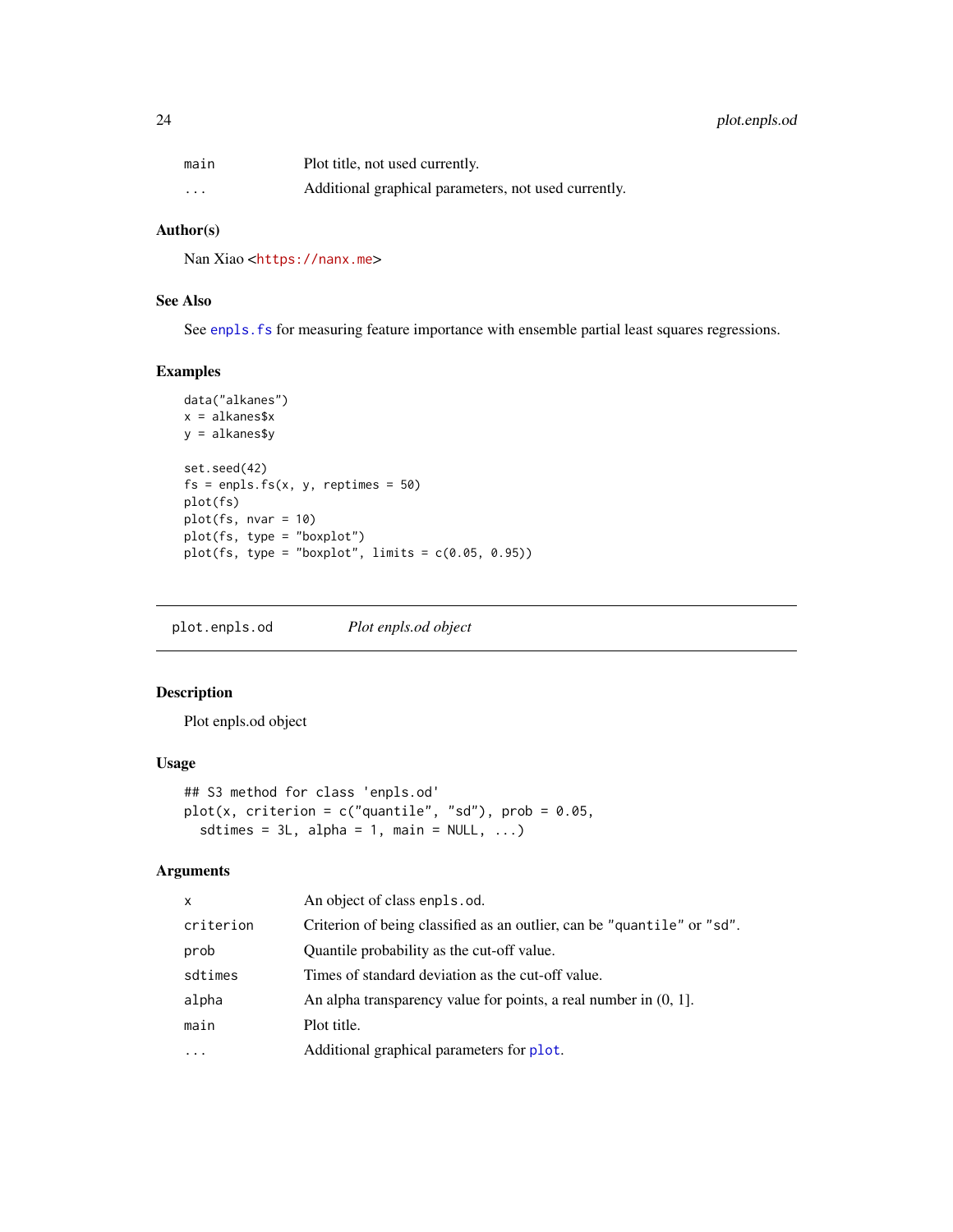# <span id="page-24-0"></span>plot.enspls.ad 25

# Author(s)

Nan Xiao <<https://nanx.me>>

# See Also

See [enpls.od](#page-10-1) for outlier detection with ensemble partial least squares regressions.

# Examples

```
data("alkanes")
x = alkanes$x
y = alkanes$y
set.seed(42)
od = enpls.od(x, y, reptimes = 50)plot(od, criterion = "quantile")
plot(od, criterion = "sd")
```
plot.enspls.ad *Plot enspls.ad object*

#### Description

Plot enspls.ad object

#### Usage

```
## S3 method for class 'enspls.ad'
plot(x, type = c("static", "interactive"), main = NULL,
  ...)
```
#### Arguments

| $\mathsf{X}$ | An object of class enspls. ad.               |
|--------------|----------------------------------------------|
| type         | Plot type. Can be "static" or "interactive". |
| main         | Plot title.                                  |
| $\cdot$      | Additional graphical parameters for plot.    |

# Author(s)

Nan Xiao <<https://nanx.me>>

#### See Also

See [enspls.ad](#page-13-1) for model applicability domain evaluation with ensemble sparse partial least squares regressions.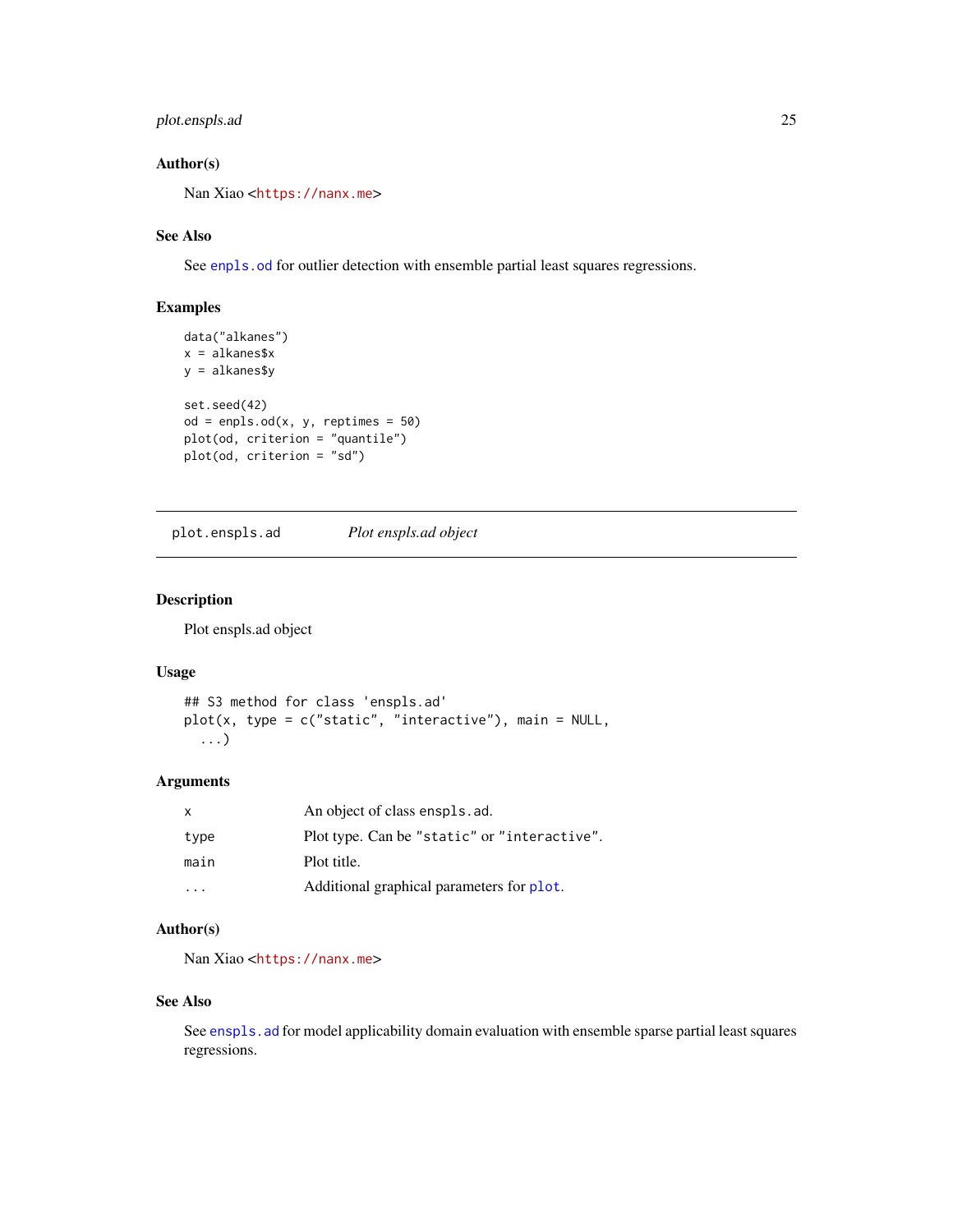# Examples

```
data("logd1k")
# remove low variance variables
x = \log d1k$x[, -c(17, 52, 59)]
y = \text{logd1k$y}# training set
x.tr = x[1:300, ]
y.tr = y[1:300]
# two test sets
x.te = list("test.1" = x[301:400, ],
  "test.2" = x[401:500, ])
y.te = list("test.1" = y[301:400],
  "test.2" = y[401:500])
set.seed(42)
ad = enspls.ad(
 x.tr, y.tr, x.te, y.te,
  maxcomp = 3, alpha = c(0.3, 0.6, 0.9),
  space = "variable", method = "mc",
  ratio = 0.8, reptimes = 10)
plot(ad)
# the interactive plot requires a HTML viewer
## Not run:
plot(ad, type = "interactive")
## End(Not run)
```
plot.enspls.fs *Plot enspls.fs object*

# Description

Plot enspls.fs object

# Usage

```
## S3 method for class 'enspls.fs'
plot(x, nvar = NULL, type = c("dotplot", "boxplot"),
 limits = c(0, 1), main = NULL, ...)
```

|      | An object of class enspls. fs.                              |
|------|-------------------------------------------------------------|
| nvar | Number of top variables to show. Ignored if sort $=$ FALSE. |
| type | Plot type, can be "dotplot" or "boxplot".                   |

<span id="page-25-0"></span>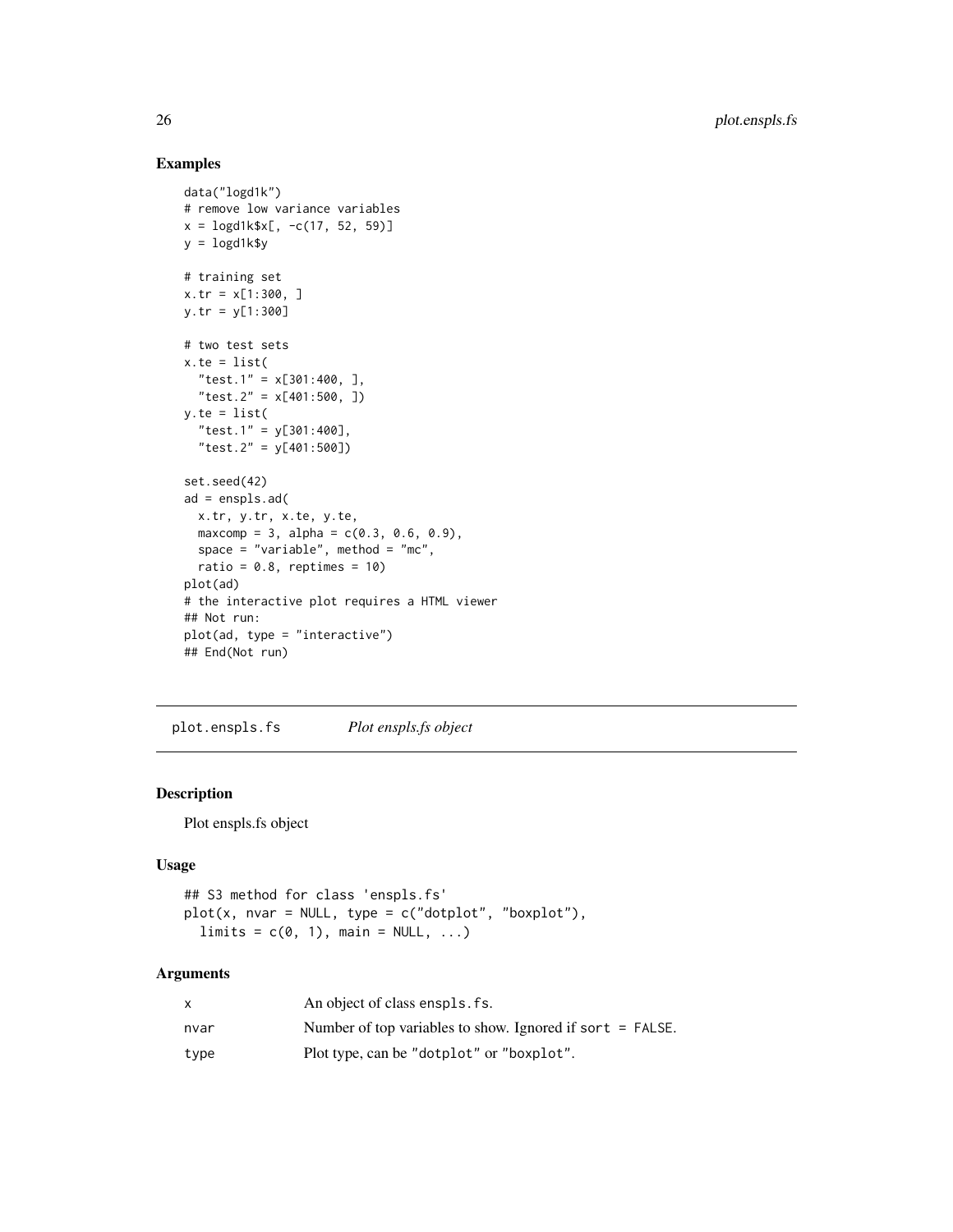# <span id="page-26-0"></span>plot.enspls.od 27

| limits   | Vector of length 2. Set boxplot limits (in quantile) to remove the extreme outlier<br>coefficients. |
|----------|-----------------------------------------------------------------------------------------------------|
| main     | Plot title, not used currently.                                                                     |
| $\cdots$ | Additional graphical parameters, not used currently.                                                |

#### Author(s)

Nan Xiao <<https://nanx.me>>

#### See Also

See enspls. fs for measuring feature importance with ensemble sparse partial least squares regressions.

# Examples

```
data("logd1k")
x = \text{logd1k}\y = logd1k$y
set.seed(42)
fs = enspls.fs(x, y, reptimes = 5, maxcomp = 2)plot(fs, nvar = 10)
plot(fs, type = "boxplot", limits = c(0.05, 0.95), nvar = 10)
```
plot.enspls.od *Plot enspls.od object*

# Description

Plot enspls.od object

#### Usage

```
## S3 method for class 'enspls.od'
plot(x, criterion = c("quantile", "sd"), prob = 0.05,sdtimes = 3L, alpha = 1, main = NULL, ...)
```

| X         | An object of class enspls.od.                                           |
|-----------|-------------------------------------------------------------------------|
| criterion | Criterion of being classified as an outlier, can be "quantile" or "sd". |
| prob      | Quantile probability as the cut-off value.                              |
| sdtimes   | Times of standard deviation as the cut-off value.                       |
| alpha     | An alpha transparency value for points, a real number in $(0, 1]$ .     |
| main      | Plot title.                                                             |
| $\cdots$  | Additional graphical parameters for plot.                               |
|           |                                                                         |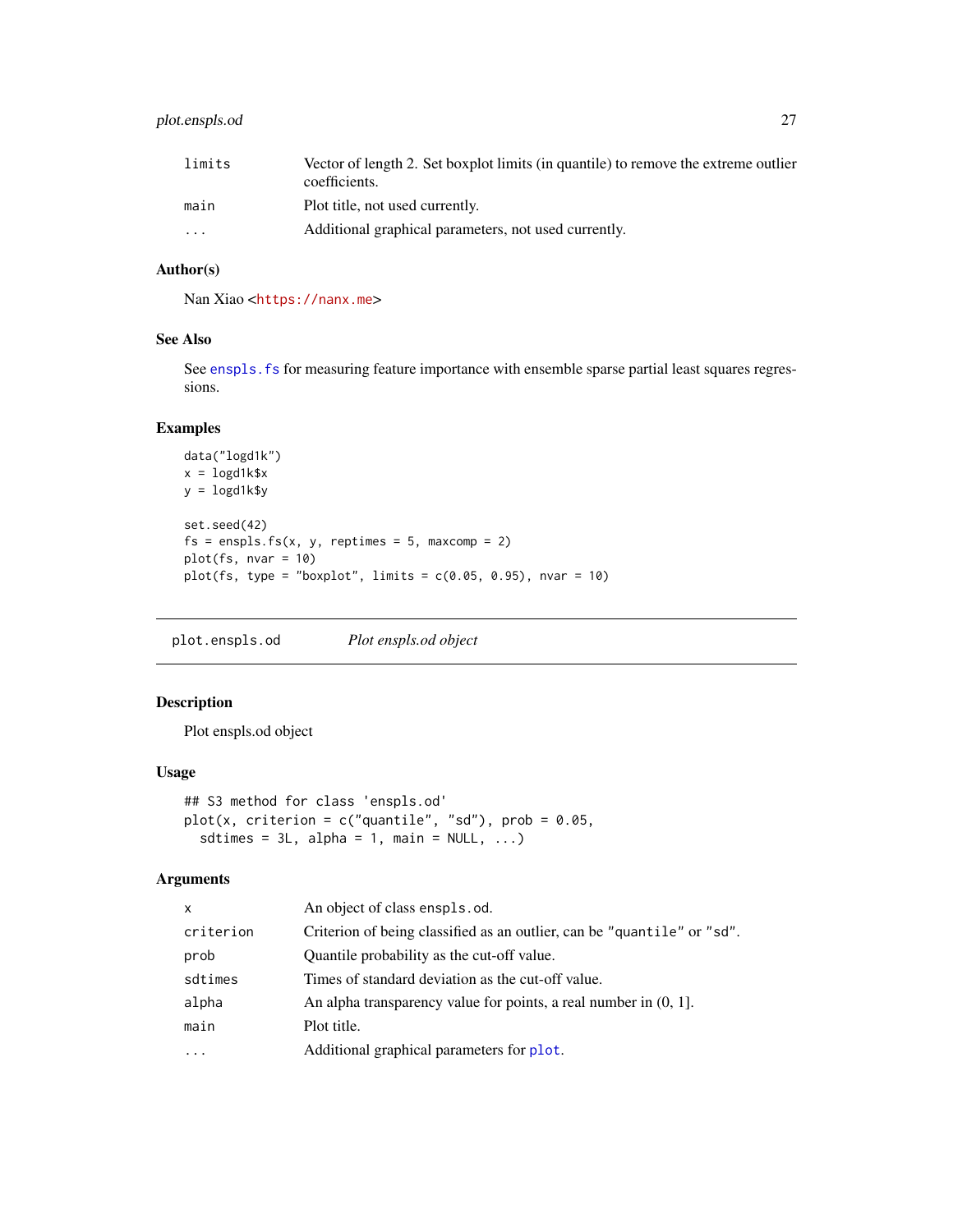#### Author(s)

Nan Xiao <<https://nanx.me>>

#### See Also

See enspls. od for outlier detection with ensemble sparse partial least squares regressions.

#### Examples

```
data("logd1k")
x = \text{logd1k$}xy = \text{logd1k$y}set.seed(42)
od = enspls.od(x, y, reptimes = 4, maxcomp = 2)plot(od, criterion = "quantile", prob = 0.1)
plot(od, criterion = "sd", sdtimes = 1)
```
predict.enpls.fit *Make Predictions from a Fitted Ensemble Partial Least Squares Model*

#### Description

Make predictions on new data by fitted enpls.fit object.

#### Usage

```
## S3 method for class 'enpls.fit'
predict(object, newx, method = c("mean", "median"), ...)
```
#### Arguments

| object    | An object of class enpls. fit.                         |
|-----------|--------------------------------------------------------|
| newx      | New data to predict with.                              |
| method    | Use "mean" or "median" to create the final prediction. |
| $\ddotsc$ | Additional parameters for predict.                     |

#### Value

A numeric vector containing the predicted values.

#### Author(s)

Nan Xiao <<https://nanx.me>>

# See Also

See enpls. fit for fitting ensemble partial least squares regression models.

<span id="page-27-0"></span>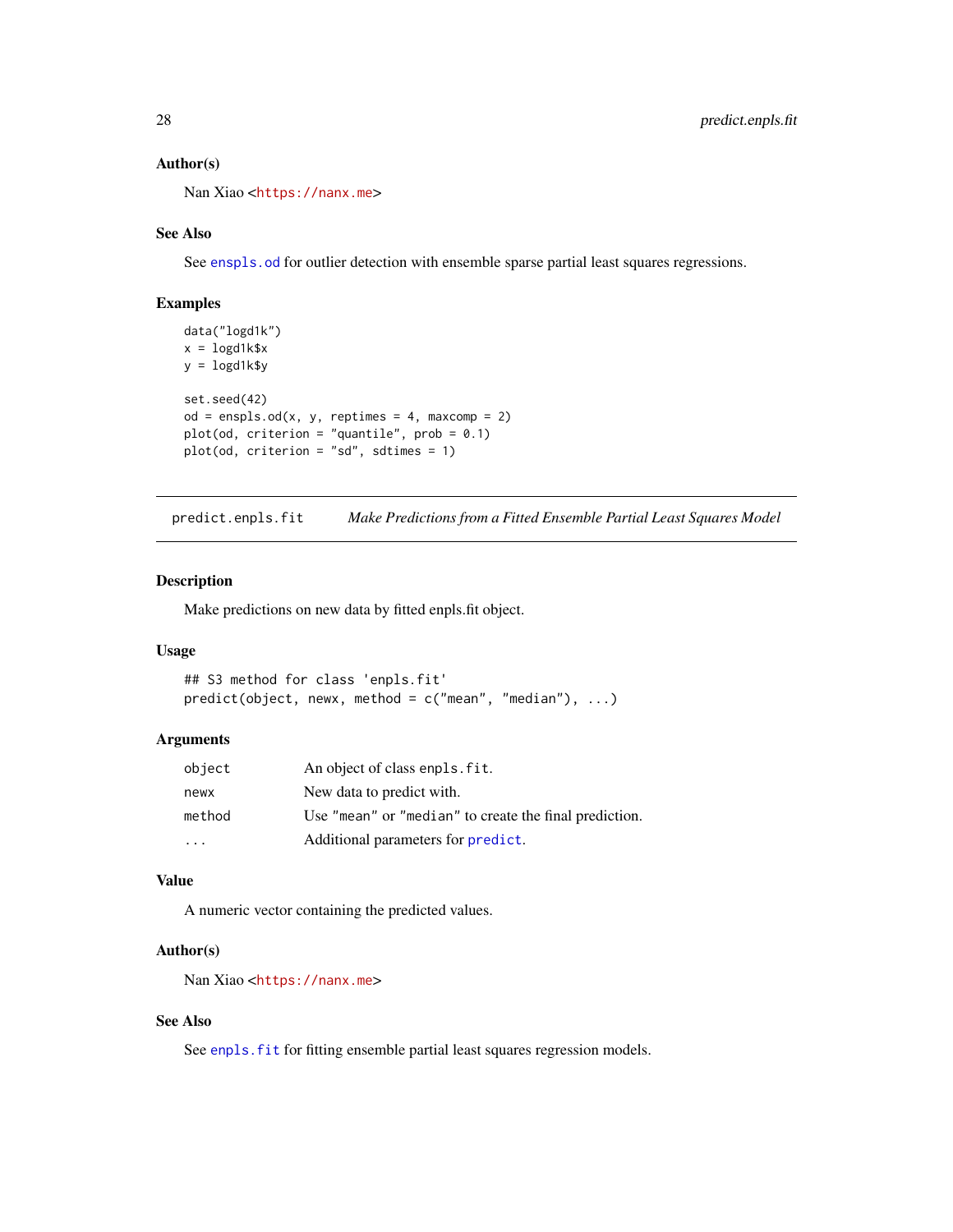# <span id="page-28-0"></span>predict.enspls.fit 29

#### Examples

```
data("alkanes")
x = alkanes$x
y = alkanes$y
set.seed(42)
fit = enpls.fit(x, y, reptimes = 50)
y.pred = predict(fit, newx = x)
plot(y, y.pred, xlim = range(y), ylim = range(y))abline(a = 0L, b = 1L)y.pred.med = predict(fit, newx = x, method = "median")plot(y, y.pred.med, xlim = range(y), ylim = range(y))
abline(a = 0L, b = 1L)
```

| predict.enspls.fit | Make Predictions from a Fitted Sparse Ensemble Partial Least Squares |
|--------------------|----------------------------------------------------------------------|
|                    | Model                                                                |

# Description

Make predictions on new data by fitted enspls.fit object.

#### Usage

```
## S3 method for class 'enspls.fit'
predict(object, newx, method = c("mean", "median"), ...)
```
#### Arguments

| object | An object of class enspls. fit.                        |
|--------|--------------------------------------------------------|
| newx   | New data to predict with.                              |
| method | Use "mean" or "median" to create the final prediction. |
|        | Additional parameters for predict.                     |

#### Value

A numeric vector containing the predicted values.

#### Author(s)

Nan Xiao <<https://nanx.me>>

# See Also

See enspls. fit for fitting ensemble sparse partial least squares regression models.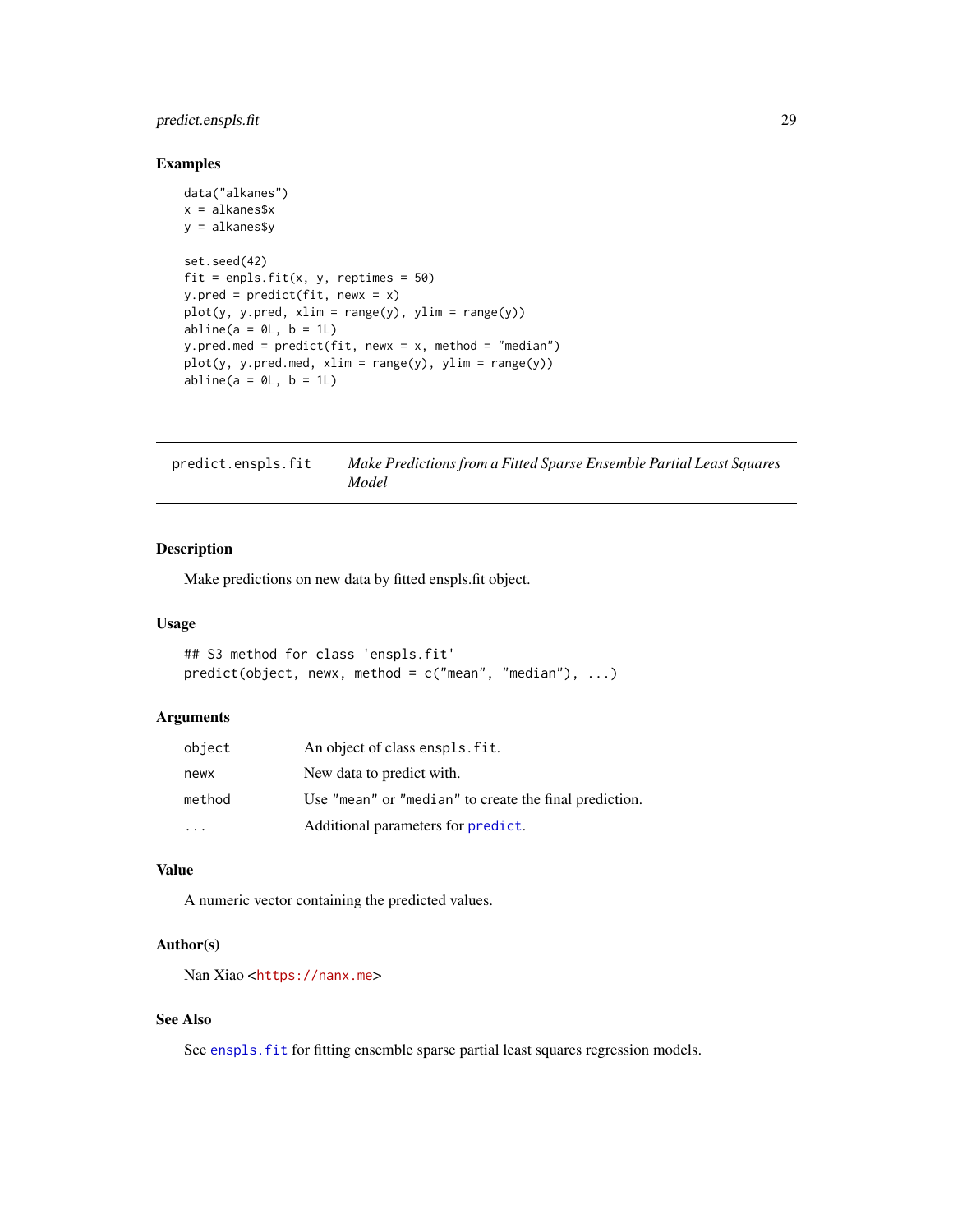# Examples

```
data("logd1k")
x = \text{logd1k$}xy = \text{logd1k$}set.seed(42)
fit = enspls.fit(x, y, reptimes = 5, maxcomp = 2)
y.pred = predict(fit, newx = x)plot(y, y.pred, xlim = range(y), ylim = range(y))abline(a = 0L, b = 1L)y.pred.med = predict(fit, newx = x, method = "median")
plot(y, y.pred med, xlim = range(y), ylim = range(y))abline(a = 0L, b = 1L)
```
print.cv.enpls *Print cv.enpls Object*

#### Description

Print cv.enpls object.

#### Usage

## S3 method for class 'cv.enpls'  $print(x, \ldots)$ 

#### Arguments

| X       | An object of class cv. enpls.    |
|---------|----------------------------------|
| $\cdot$ | Additional parameters for print. |

# Author(s)

Nan Xiao <<https://nanx.me>>

#### See Also

See [cv.enpls](#page-3-1) for cross-validation of ensemble partial least squares regression models.

```
data("alkanes")
x = alkanes$x
y = alkanes$y
set.seed(42)
cvfit = cv.\text{enpls}(x, y, \text{reptimes} = 10)print(cvfit)
```
<span id="page-29-0"></span>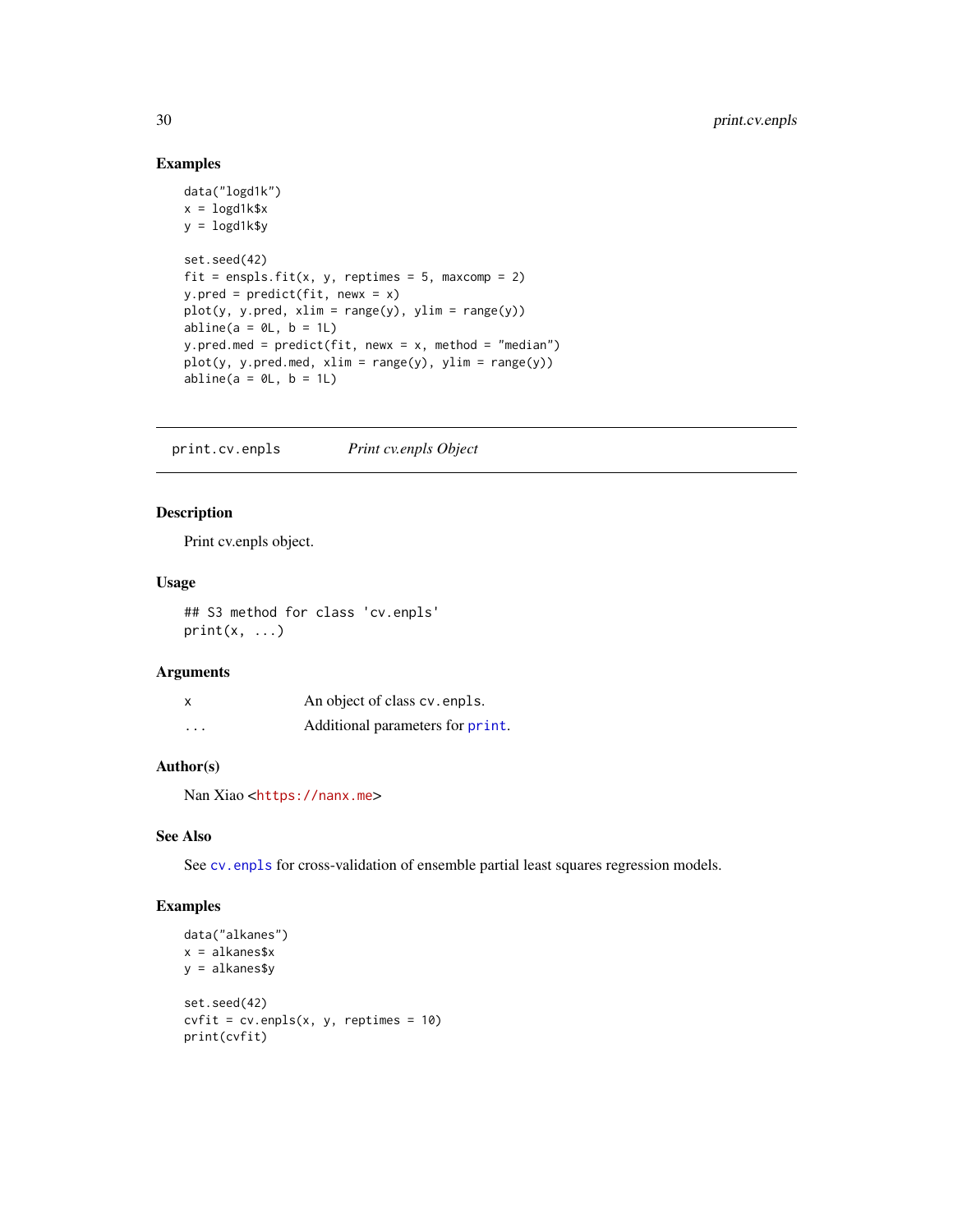<span id="page-30-0"></span>print.cv.enspls *Print cv.enspls Object*

# Description

Print cv.enspls object.

# Usage

## S3 method for class 'cv.enspls'  $print(x, \ldots)$ 

# Arguments

| x                       | An object of class cv. enspls.   |
|-------------------------|----------------------------------|
| $\cdot$ $\cdot$ $\cdot$ | Additional parameters for print. |

# Author(s)

Nan Xiao <<https://nanx.me>>

# See Also

See [cv.enspls](#page-4-1) for cross-validation of ensemble sparse partial least squares regression models.

```
# This example takes one minute to run
## Not run:
data("logd1k")
x = \text{logd1k$}xy = logd1k$y
set.seed(42)
cvfit = cv.enspls(x, y, reptimes = 10)
print(cvfit)
## End(Not run)
```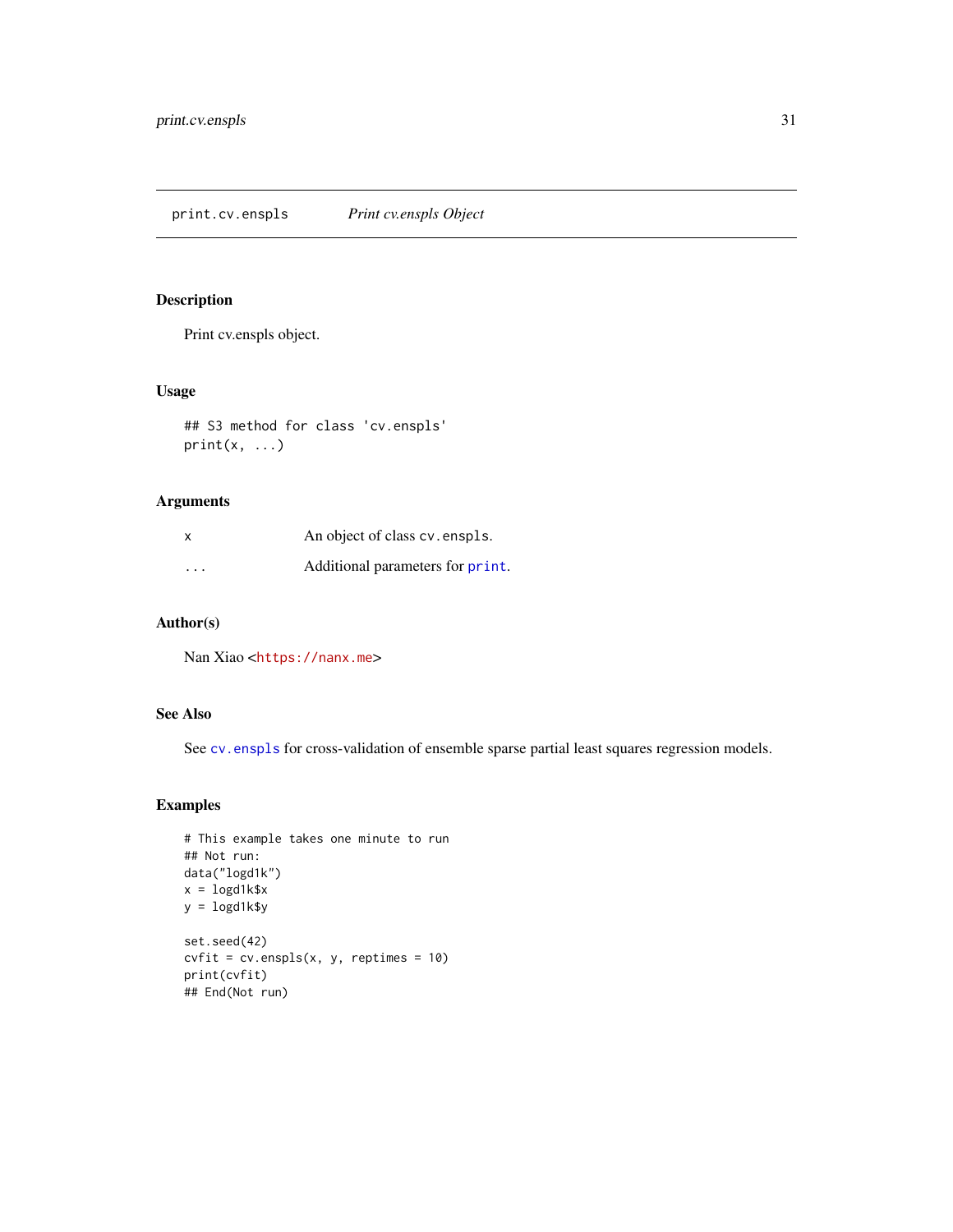<span id="page-31-0"></span>print.enpls.ad *Print enpls.ad Object*

# Description

Print enpls.ad object.

#### Usage

## S3 method for class 'enpls.ad'  $print(x, \ldots)$ 

#### Arguments

| X        | An object of class enpls. ad.    |
|----------|----------------------------------|
| $\cdots$ | Additional parameters for print. |

#### Author(s)

Nan Xiao <<https://nanx.me>>

#### See Also

See enpls. ad for model applicability domain evaluation with ensemble partial least squares regressions.

```
data("alkanes")
x = alkanes$x
y = alkanes$y
# training set
x.tr = x[1:100, ]
y.tr = y[1:100]
# two test sets
x.te = list(
  "test.1" = x[101:150, ],
  "test.2" = x[151:207, ])
y.te = list("test.1" = y[101:150],
  "test.2" = y[151:207])
set.seed(42)
ad = enpls.ad(
  x.tr, y.tr, x.te, y.te,
  space = "variable", method = "mc",
  ratio = 0.9, reptimes = 50)
print(ad)
```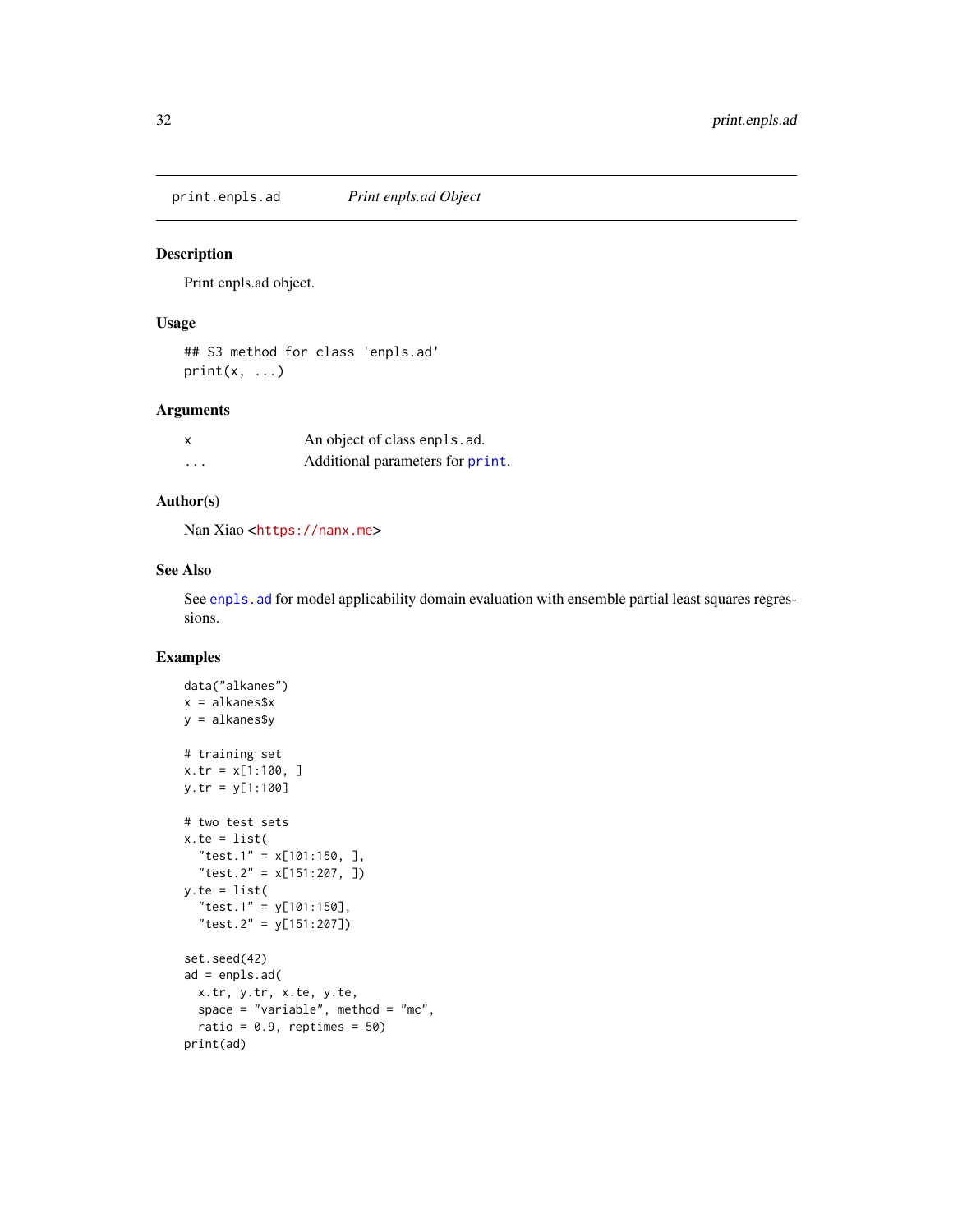<span id="page-32-0"></span>print.enpls.fit *Print Fitted Ensemble Partial Least Squares Object*

# Description

Print coefficients of each model in the enpls.fit object.

#### Usage

```
## S3 method for class 'enpls.fit'
print(x, \ldots)
```
# Arguments

| x       | An object of class enpls. fit.   |
|---------|----------------------------------|
| $\cdot$ | Additional parameters for print. |

# Author(s)

Nan Xiao <<https://nanx.me>>

#### See Also

See enpls. fit for fitting ensemble partial least squares regression models.

# Examples

```
data("alkanes")
x = alkanes$x
y = alkanes$y
set.seed(42)
fit = enpls.fit(x, y, reptimes = 50)
print(fit)
```
print.enpls.fs *Print enpls.fs Object*

# Description

Print enpls.fs object.

#### Usage

```
## S3 method for class 'enpls.fs'
print(x, sort = TRUE, nvar = NULL, ...)
```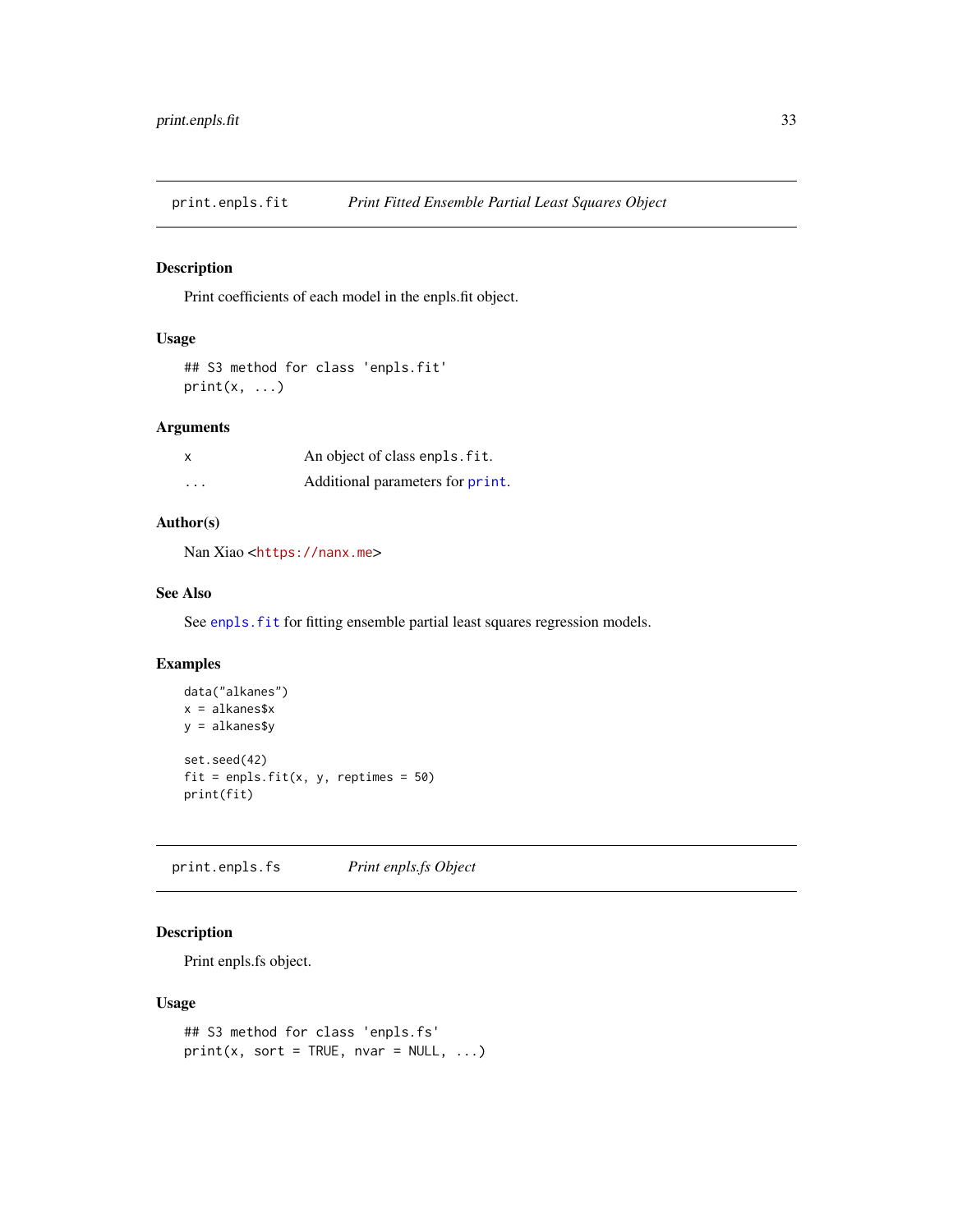#### <span id="page-33-0"></span>Arguments

| x                       | An object of class enpls. fs.                                     |
|-------------------------|-------------------------------------------------------------------|
| sort                    | Should the variables be sorted in decreasing order of importance? |
| nvar                    | Number of top variables to show. Ignored if sort $=$ FALSE.       |
| $\cdot$ $\cdot$ $\cdot$ | Additional parameters for print.                                  |

# Author(s)

Nan Xiao <<https://nanx.me>>

#### See Also

See enpls. fs for measuring feature importance with ensemble partial least squares regressions.

# Examples

```
data("alkanes")
x = alkanes$x
y = alkanes$y
set.seed(42)
fs = enpls.fs(x, y, reptimes = 100)print(fs)
print(fs, nvar = 10L)
```
print.enpls.od *Print enpls.od Object*

# Description

Print enpls.od object.

# Usage

```
## S3 method for class 'enpls.od'
print(x, \ldots)
```
# Arguments

|          | An object of class enpls.od.     |
|----------|----------------------------------|
| $\cdots$ | Additional parameters for print. |

# Author(s)

Nan Xiao <<https://nanx.me>>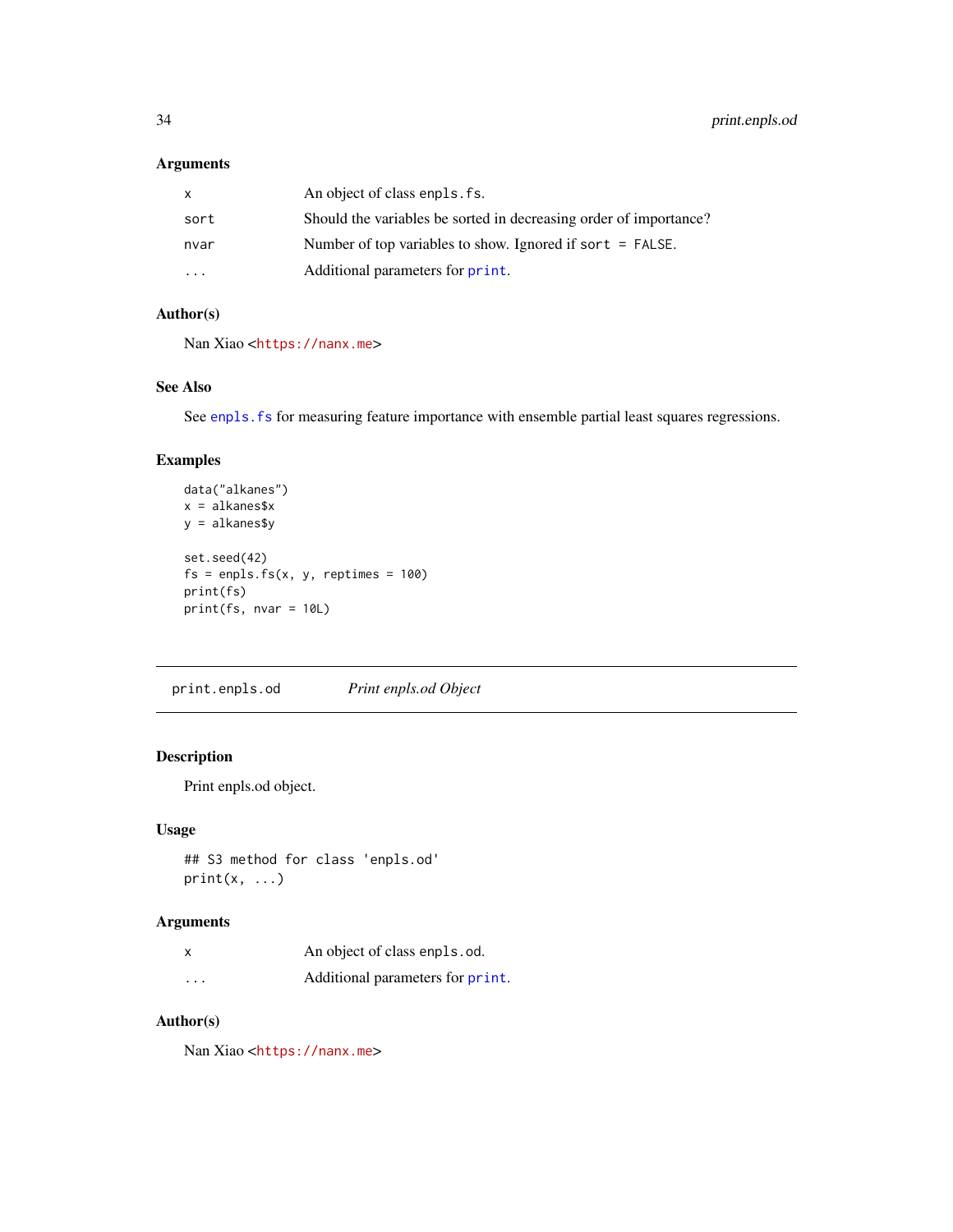# <span id="page-34-0"></span>print.enspls.ad 35

#### See Also

See [enpls.od](#page-10-1) for outlier detection with ensemble partial least squares regressions.

#### Examples

```
data("alkanes")
x = alkanes$x
y = alkanes$y
set.seed(42)
od = enpls.od(x, y, reptimes = 40)print(od)
```
print.enspls.ad *Print enspls.ad Object*

# Description

Print enspls.ad object.

#### Usage

## S3 method for class 'enspls.ad'  $print(x, \ldots)$ 

# Arguments

| x       | An object of class enspls. ad.   |
|---------|----------------------------------|
| $\cdot$ | Additional parameters for print. |

# Author(s)

Nan Xiao <<https://nanx.me>>

# See Also

See enspls. ad for model applicability domain evaluation with ensemble sparse partial least squares regressions.

```
data("logd1k")
# remove low variance variables
x = \text{logd1k$x[, -c(17, 52, 59)]}y = \text{logd1k$y}# training set
x.tr = x[1:300, ]
```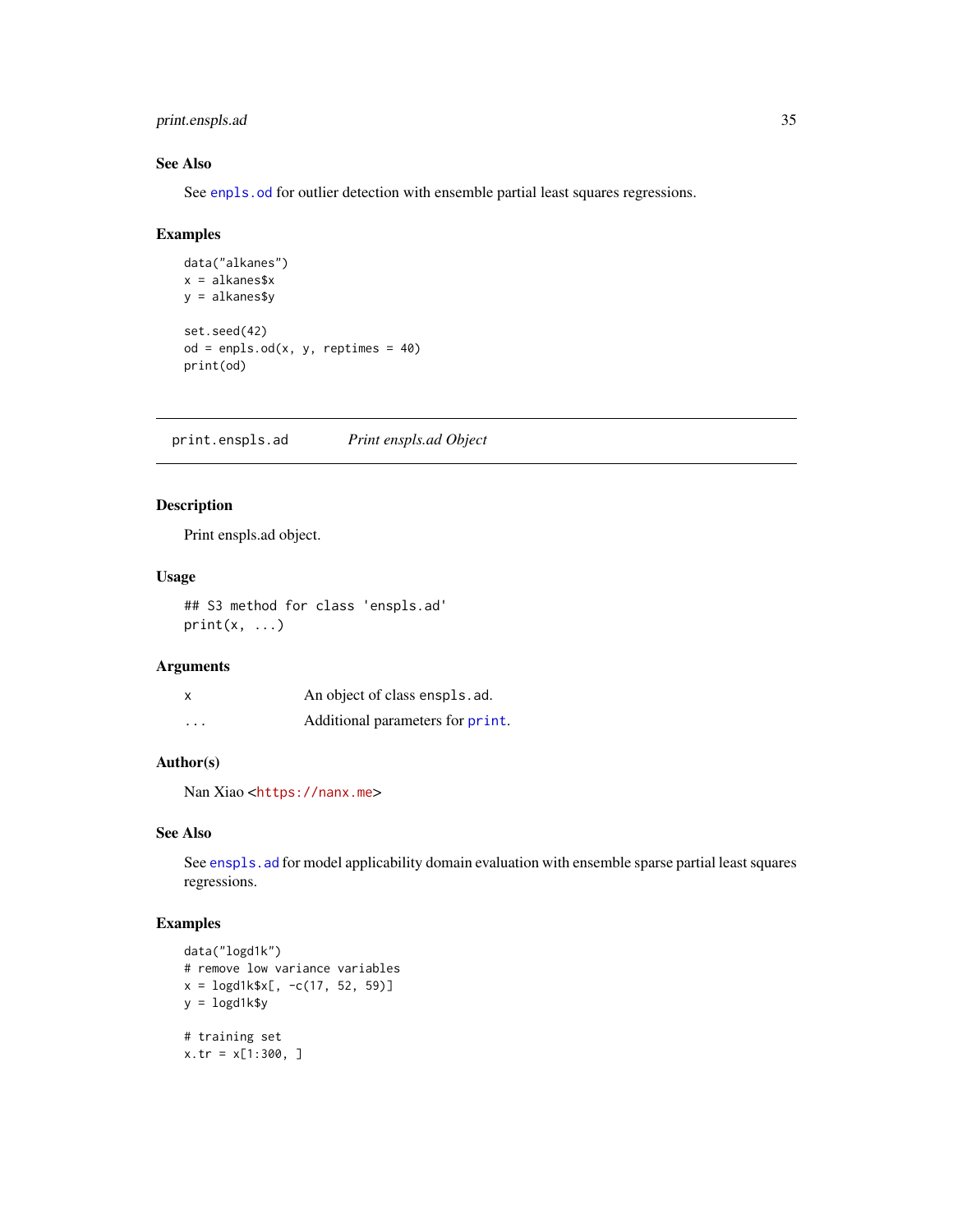```
y.tr = y[1:300]
# two test sets
x.te = list("test.1" = x[301:400, ],
  "test.2" = x[401:500, ])
y.te = list("test.1" = y[301:400],
  "test.2" = y[401:500])
set.seed(42)
ad = enspls.ad(
  x.tr, y.tr, x.te, y.te,
  maxcomp = 3, alpha = c(0.3, 0.6, 0.9),
  space = "variable", method = "mc",
  ratio = 0.8, reptimes = 10)
print(ad)
```
print.enspls.fit *Print Fitted Ensemble Sparse Partial Least Squares Object*

#### Description

Print coefficients of each model in the enspls.fit object.

#### Usage

```
## S3 method for class 'enspls.fit'
print(x, \ldots)
```
# Arguments

|                         | An object of class enspls. fit.  |
|-------------------------|----------------------------------|
| $\cdot$ $\cdot$ $\cdot$ | Additional parameters for print. |

# Author(s)

Nan Xiao <<https://nanx.me>>

# See Also

See enspls. fit for fitting ensemble sparse partial least squares regression models.

<span id="page-35-0"></span>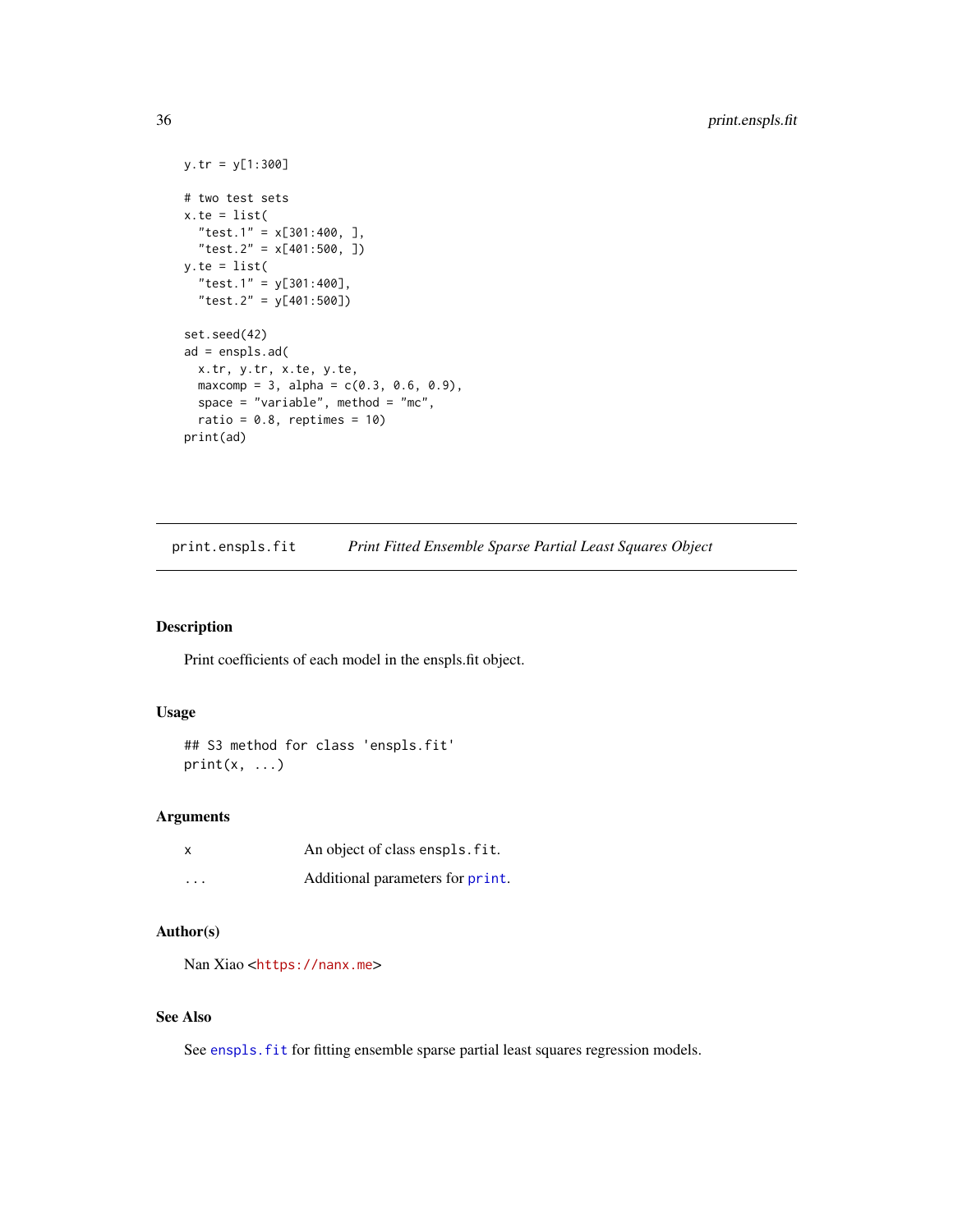# <span id="page-36-0"></span>print.enspls.fs 37

# Examples

```
data("logd1k")
x = \text{logd1k$}xy = \text{logd1k$y}set.seed(42)
fit = enspls.fit(
  x, y, reptimes = 5, maxcomp = 3,
  alpha = c(0.3, 0.6, 0.9)print(fit)
```
print.enspls.fs *Print enspls.fs Object*

# Description

Print enspls.fs object.

#### Usage

```
## S3 method for class 'enspls.fs'
print(x, sort = TRUE, nvar = NULL, ...)
```
# Arguments

| x                       | An object of class enspls. fs.                                    |
|-------------------------|-------------------------------------------------------------------|
| sort                    | Should the variables be sorted in decreasing order of importance? |
| nvar                    | Number of top variables to show. Ignored if sort $=$ FALSE.       |
| $\cdot$ $\cdot$ $\cdot$ | Additional parameters for print.                                  |

# Author(s)

Nan Xiao <<https://nanx.me>>

# See Also

See enspls. fs for measuring feature importance with ensemble sparse partial least squares regressions.

```
data("logd1k")
x = \text{logd1k$}xy = logd1k$y
set.seed(42)
fs = enspls.fs(x, y, reptimes = 5, maxcomp = 3,
```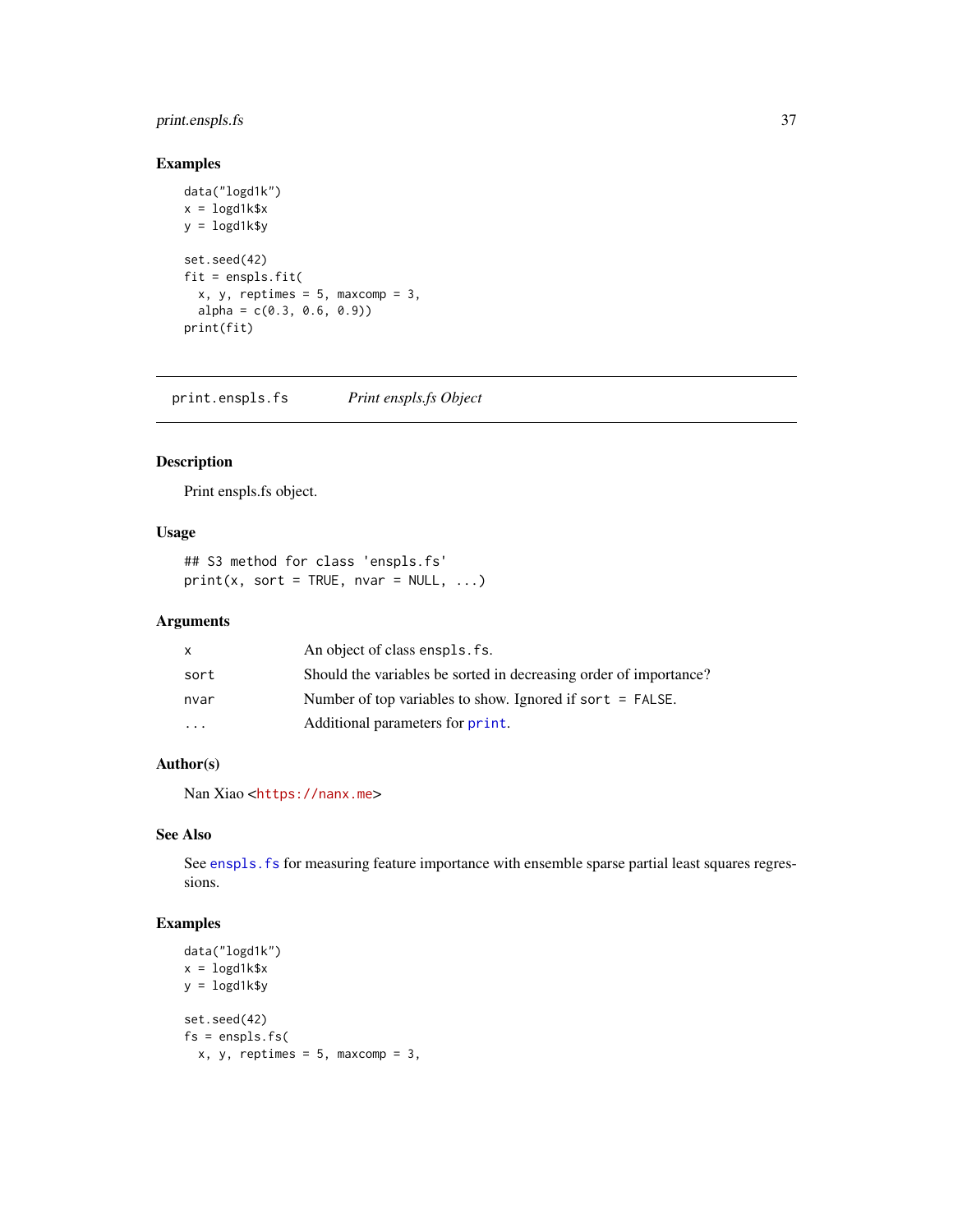```
alpha = c(0.3, 0.6, 0.9)print(fs, nvar = 10L)
```
print.enspls.od *Print enspls.od Object*

# Description

Print enspls.od object.

#### Usage

## S3 method for class 'enspls.od'  $print(x, \ldots)$ 

# Arguments

| $\boldsymbol{\mathsf{x}}$ | An object of class enspls.od.    |
|---------------------------|----------------------------------|
| $\cdots$                  | Additional parameters for print. |

# Author(s)

Nan Xiao <<https://nanx.me>>

# See Also

See [enspls.od](#page-17-1) for outlier detection with ensemble sparse partial least squares regressions.

```
data("logd1k")
x = \text{logd1k$}xy = logd1k$y
set.seed(42)
od = enspls.od(
  x, y, reptimes = 5, maxcomp = 3,
  alpha = c(0.3, 0.6, 0.9)print(od)
```
<span id="page-37-0"></span>